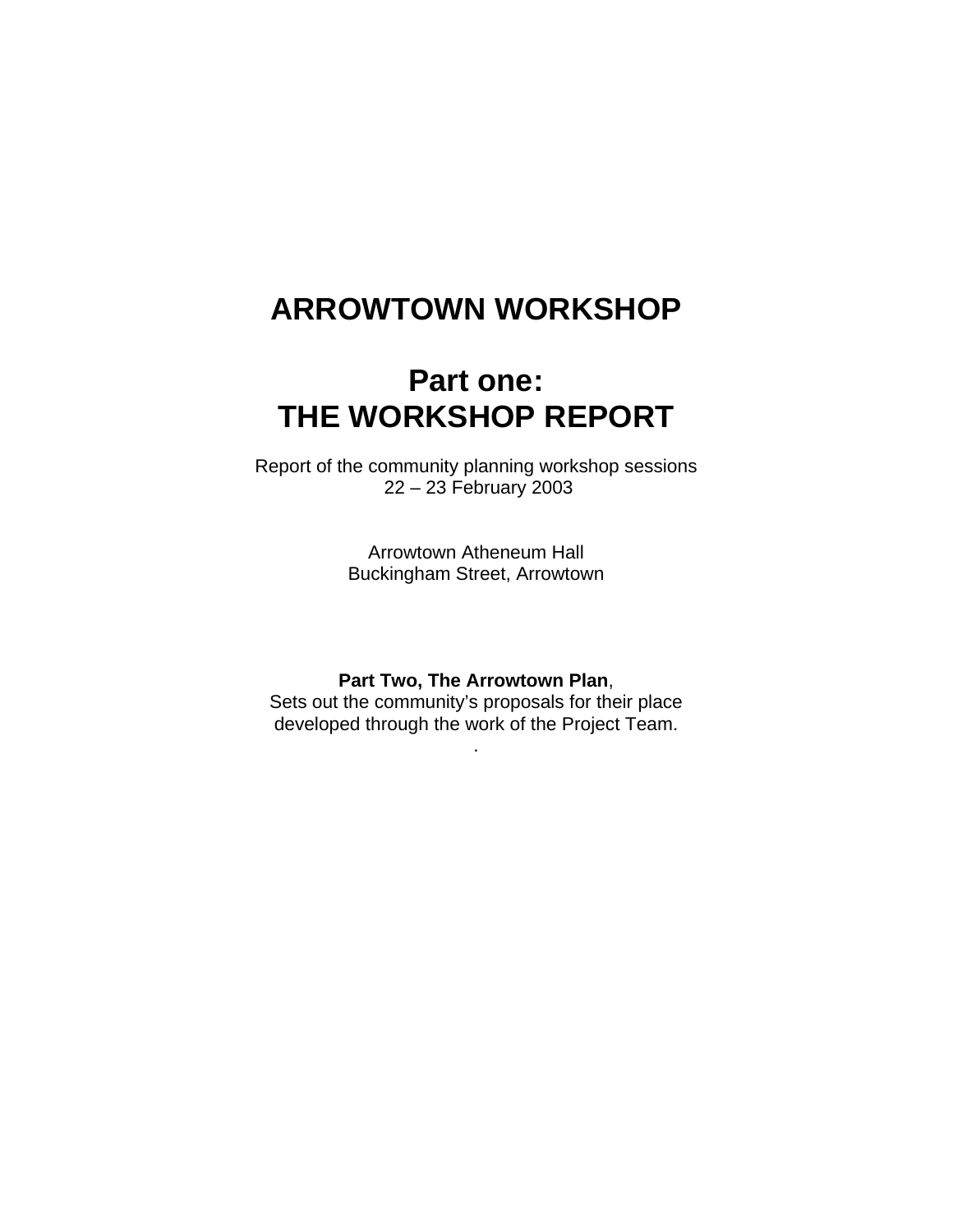### **Part one – Contents**

|  | 1. Introduction                                                                                                                                                                                                                                                                                                                                                                                                   | Page<br>3 |
|--|-------------------------------------------------------------------------------------------------------------------------------------------------------------------------------------------------------------------------------------------------------------------------------------------------------------------------------------------------------------------------------------------------------------------|-----------|
|  | 2. Steering Committee                                                                                                                                                                                                                                                                                                                                                                                             | 4         |
|  | 3. Project Team                                                                                                                                                                                                                                                                                                                                                                                                   | 4         |
|  | 4. Summary of Discussion Session Reports                                                                                                                                                                                                                                                                                                                                                                          | 5         |
|  | 5. Full reports from Discussion Groups<br>1) Values, strengths and assets<br>2) Roles of Arrowtown<br>3) Issues and Threats to the Historic Residential Area<br>4) Issues and Threats to the Town Centre<br>5) Issues and Threats to the New Town Area<br>6) Edges and Surrounds to Arrowtown<br>7) Trees and Paths<br>8) Retail Growth<br>9) Provision for Professional and Other Offices<br>10) Community Needs | 7         |
|  | 6. Summary of written submissions                                                                                                                                                                                                                                                                                                                                                                                 | 34        |
|  | 7. Summary section of the 1994 charette                                                                                                                                                                                                                                                                                                                                                                           | 36        |
|  | 8. List of Attendees                                                                                                                                                                                                                                                                                                                                                                                              | 38        |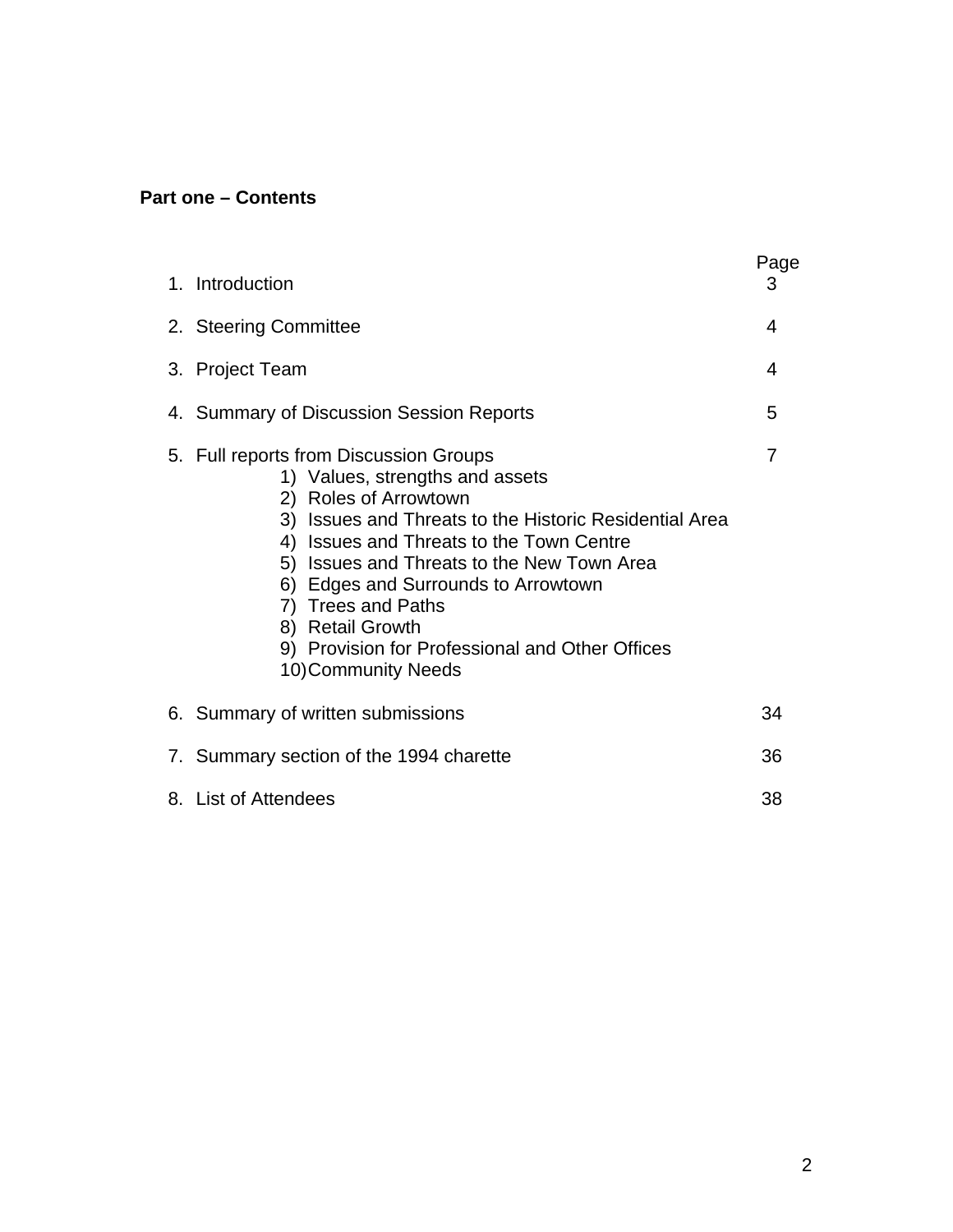#### **Introduction**

In January 2002 Council agreed that a strategic plan for the district would be produced through a series of community plans, developed through a workshop process, designed to encourage maximum community participation.

With the memory of the very successful 1994 Arrowtown charette in mind, it was agreed the workshop to be held in Arrowtown would take the form of a review of that 1994 charette.

The Arrowtown workshop was held over the weekend of 22 – 23 February, with a report back to the community 25 February.

As the workshop was to be a review of the 1994 Arrowtown charette, it was decided to reassemble as far as practical the project team responsible for that workshop and report. Di Lucas, of Lucas Associates, Christchurch, was appointed as facilitator. The full project team is listed below.

The workshop consisted of discussion sessions, reviewing the summary and recommendations of the 1994 charette, then working through current issues as they relate to each of the District Plan zones in Arrowtown. It was attended by around 120 members of the public, with many attending through both days.

The record of their discussions forms the majority of Part 1 of this report. Part 2 is the record of the responses of the Project Team, as reported back to the community, and subsequently refined by the facilitator, taking community comments into account.

As anticipated, the majority of the conclusions reached in 1994 remain valid. Current circumstances have been taken into account, and design and planning responses proposed further the expressed aspirations of the Arrowtown community.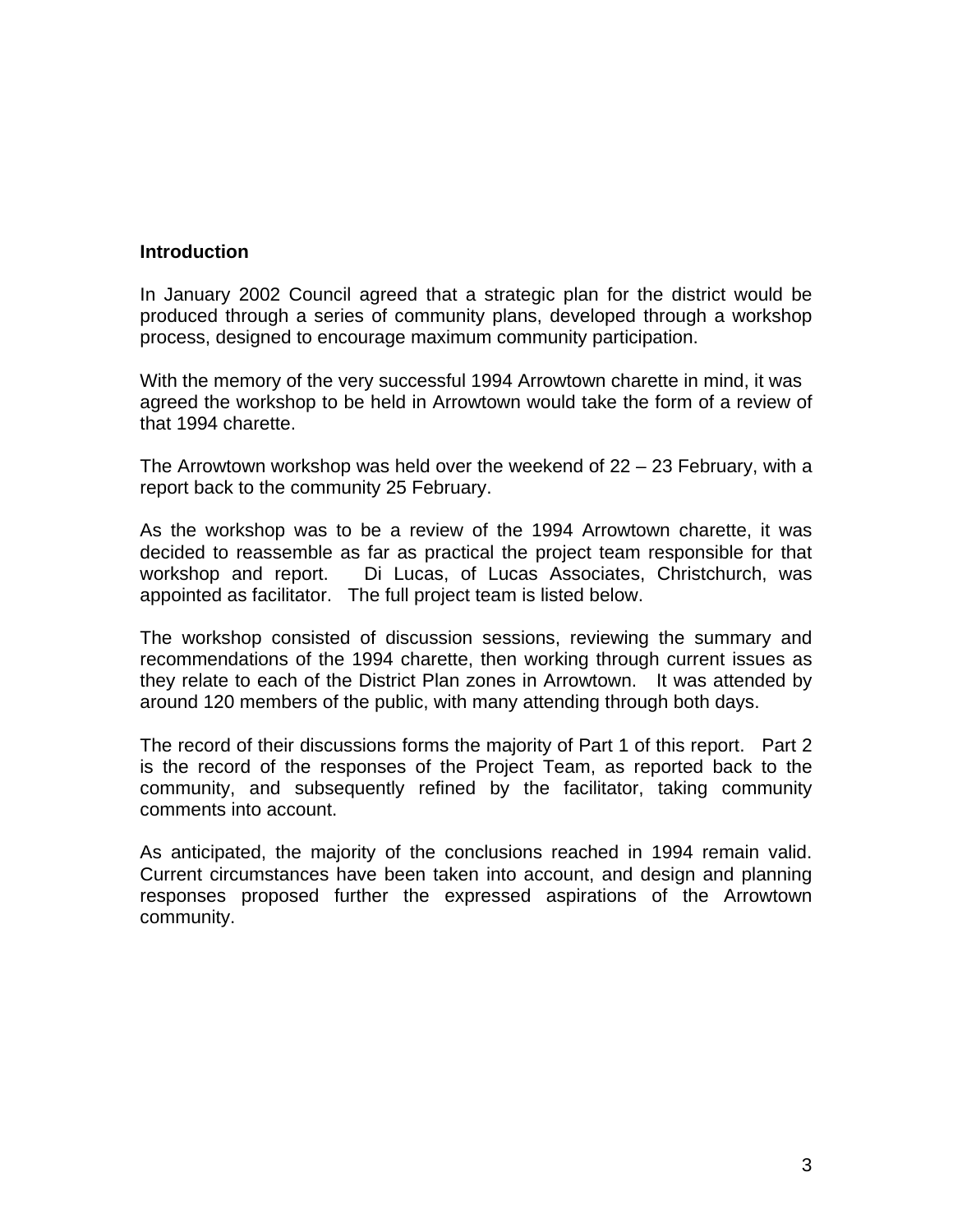# **Steering Committee**

David Clarke (Chairman), Ian Bowie Melanie Hill Barry Lawrence Taylor Reed John Wilson

# **Project Team**

| Di Lucas              | (Facilitator)                              |
|-----------------------|--------------------------------------------|
| Kobus Mentz           | (Urban Designer)                           |
| <b>Philip Blakely</b> | (Landscape Architect)                      |
| Jeremy Head           | (Landscape Architect)                      |
| <b>Ralf Kruger</b>    | (Landscape Architect)                      |
| Max Wild              | (Architect)                                |
| <b>Ken Gousmett</b>   | (Consultant, Reserves and Facilities)      |
| <b>Chris Gregory</b>  | (Infrastructure Specialist -IMTECH)        |
| <b>Jenny Parker</b>   | (Policy Planner – Civiccorp)               |
| <b>Helen Tait</b>     | (Project Manager Community Planning, QLDC) |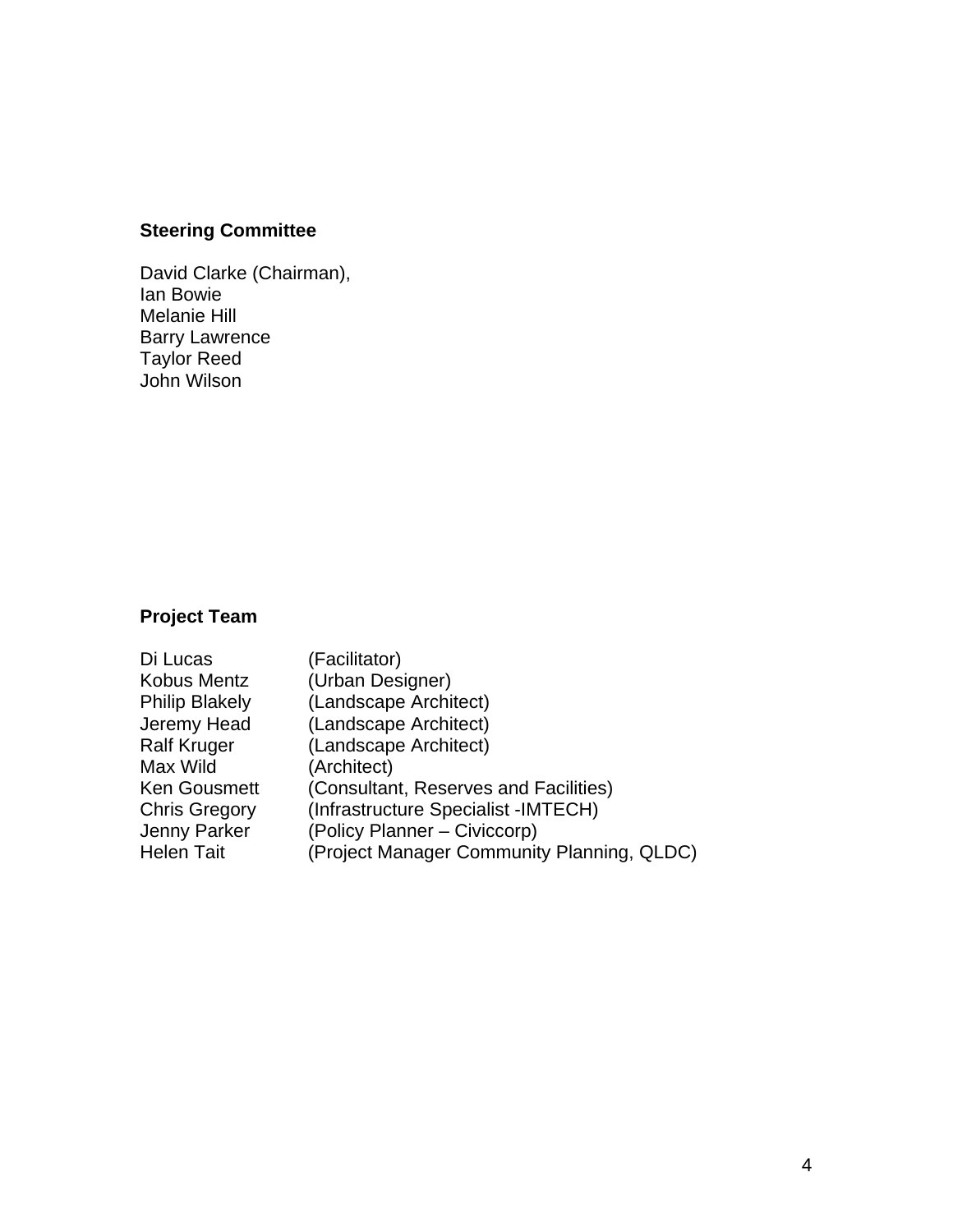### **Summary themes/issues from Disscussion Sessions - Saturday**

Values

- consistent with 1994. Heritage and landscape key drivers
- protection of unique character is vital

#### **Roles**

• low key tourism. Working heritage town, not museum

### **Town Centre**

- general agreement on importance of compactness and heritage character
- question to be resolved as to whether any expansion of commercial activity outside present zone should occur
- concerns re through traffic and parking require further resolution

#### **Historic Residential Area**

- character has generally been maintained. zone works well
- spacious feel, large sections favoured
- wide grass verges, no kerb and channel favoured

#### **New Town - Low Density Residential Area**

- character not unique to Arrowtown. too many aspects of typical suburbia – specially high fences
- a range of traffic issues was identified, specially near the school and speed at town entrances
- distinctive and clearly defined town entrances are required
- uncontrolled infill in residential areas not favoured because of impact on spacious open character, but some flexibility was felt worth exploring. infill preferred to expansion

### **Summary and Themes – Sunday**

#### **Town Edges and Surrounds**

- present size of town generally favoured. Protect McDonnells Rd as edge.
- three golf courses seen as a good buffer
- town access points to be better defined and designed
- river areas left wild but tidied and weeds cleared

#### **Trees and Paths**

- backdrop of autumn colours highly valued deciduous trees appropriate
- some formed paths on main streets are required, but low key in style
- maintenance and planting regimes required for town trees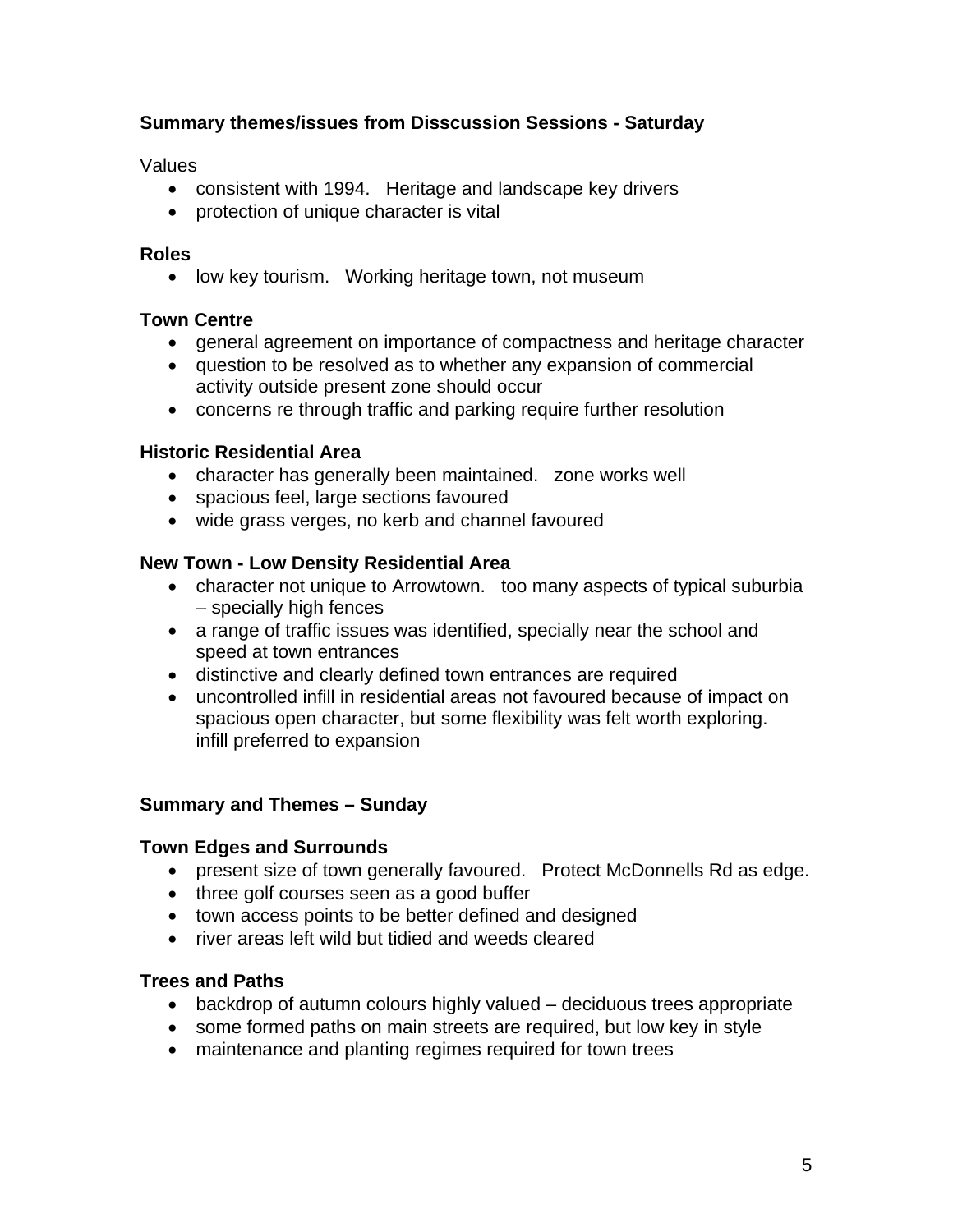### **Retail Expansion**

- generally keep within the limits of the present Town Centre
- retain heritage character eg. No fast food franchises
- no expansion of present limited retail in residential areas

### **Professional and Other Offices**

- limited dispersed locations in residential areas OK if appropriate design and scale
- consider the top side of Arrow Lane

### **Community Needs**

- walking tracks extended and developed
- swimming pool to be repaired
- provision for elderly persons housing favoured
- camping ground to be retained, but with more recreational access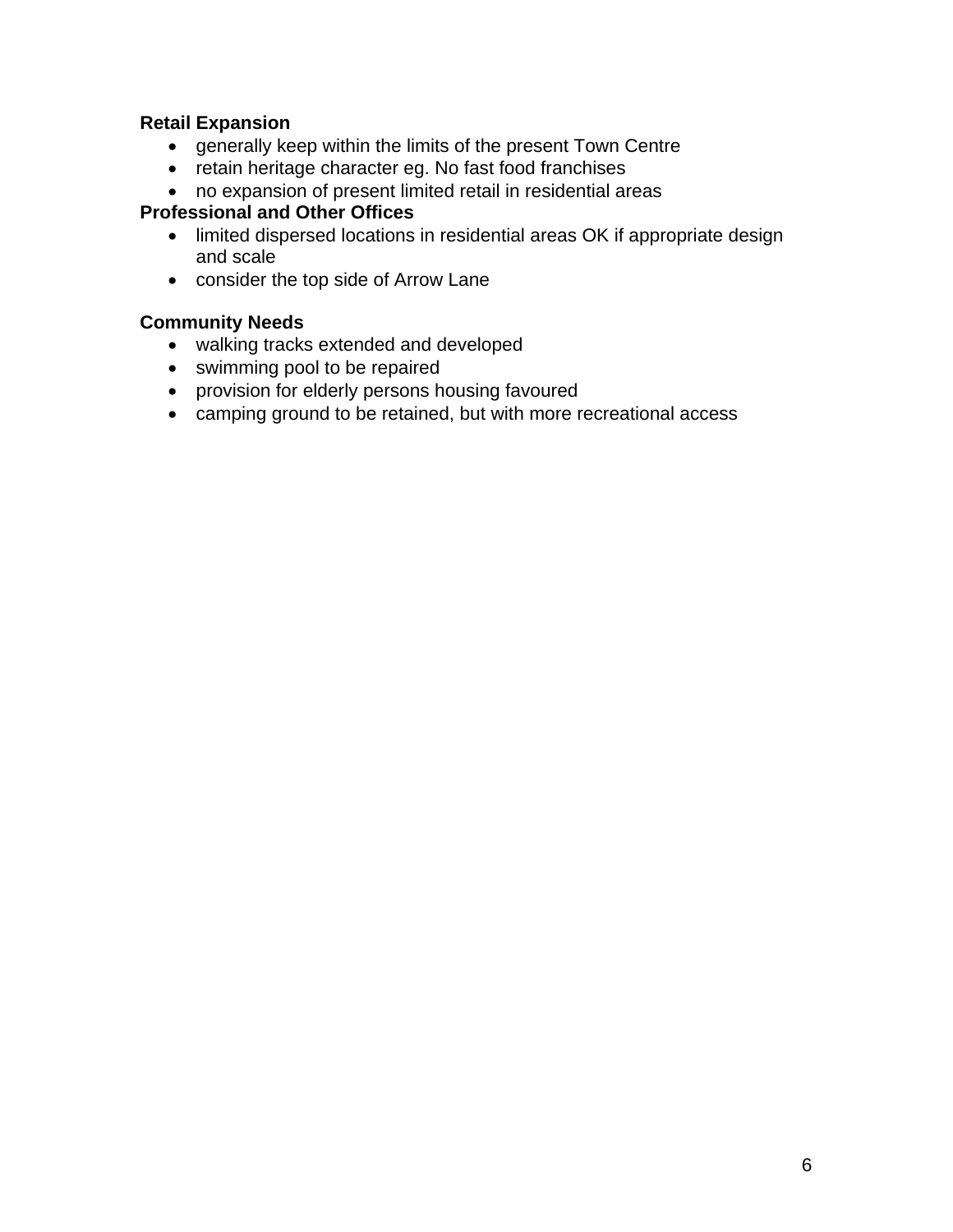### **REPORTS FROM DISCUSSION GROUPS**

### **SATURDAY SESSIONS**

### **1. VALUES /STRENGTHS /ASSETS**

The summary of the 1994 workshop was discussed. Groups noted what they considered key values strengths and assets of Arrowtown expressed in that summary which are still important, and added others.

#### **GROUP 1**

- GROWTH AND EXPANSION HAS REDUCED THE SURPRISE ELEMENT IN THE TOWN LOCATION
- NO LONGER RURAL SERVICE TOWN
- VISITOR TOWN
- PERMANENT
- EMPLOYMENT HIGHER
- MORE PRE-SCHOOLS
- SCHOOL ROLE DOUBLED
- MORE HOME BASED BUSINESS
- BROKE TOWN INTO 3 AREAS
- NEW RESIDENTIAL COULD BE DONE BETTER
- PEACEFUL STILL RELATIVE
- CHANGES MORE EVENTS, RESTAURANTS, CAFÉS, MOVIES, AMENITIES INCREASED AND IMPORTANT IN FUTURE

### **GROUP 2**

- REAFFIRMATION OF ARROWTOWN CHARACTER
- LOTS OF ISSUES FROM 1994 STILL STAND
- HISTORIC ZONE BOUNDARIES OK TODAY
- NEW AREAS NEED BETTER DEFINITION
- OTHER NEW AREAS LOOK AT EITHER INFILL OR SPILL
- A VARIETY OF SECTION SIZES IS APPROPRIATE
- NATURAL BOUNDARY IS DEVELOPING WITH THE 3 GOLF COURSES
- LARGER SECTIONS IN HIST AREA WORK WELL NO DESIRE INFILL THERE
- PRESSURES IN CBD
- BUSINESS ZONE REAL PRESSURE INDUSTRIAL ZONE NEEDS TO BE ADDRESSED
- EXTRA SUBDIVISION LOT SIZE OPTIONS ADDRESSED? POSSIBLY DIVERSE SIZE, SMALL SIDE YARDS ETC

- SURPRISE ISSUE ELEMENT OF SURPRISE DIMINISHED
- ESSENTIAL MINING TOWN ORIGINS PRESERVED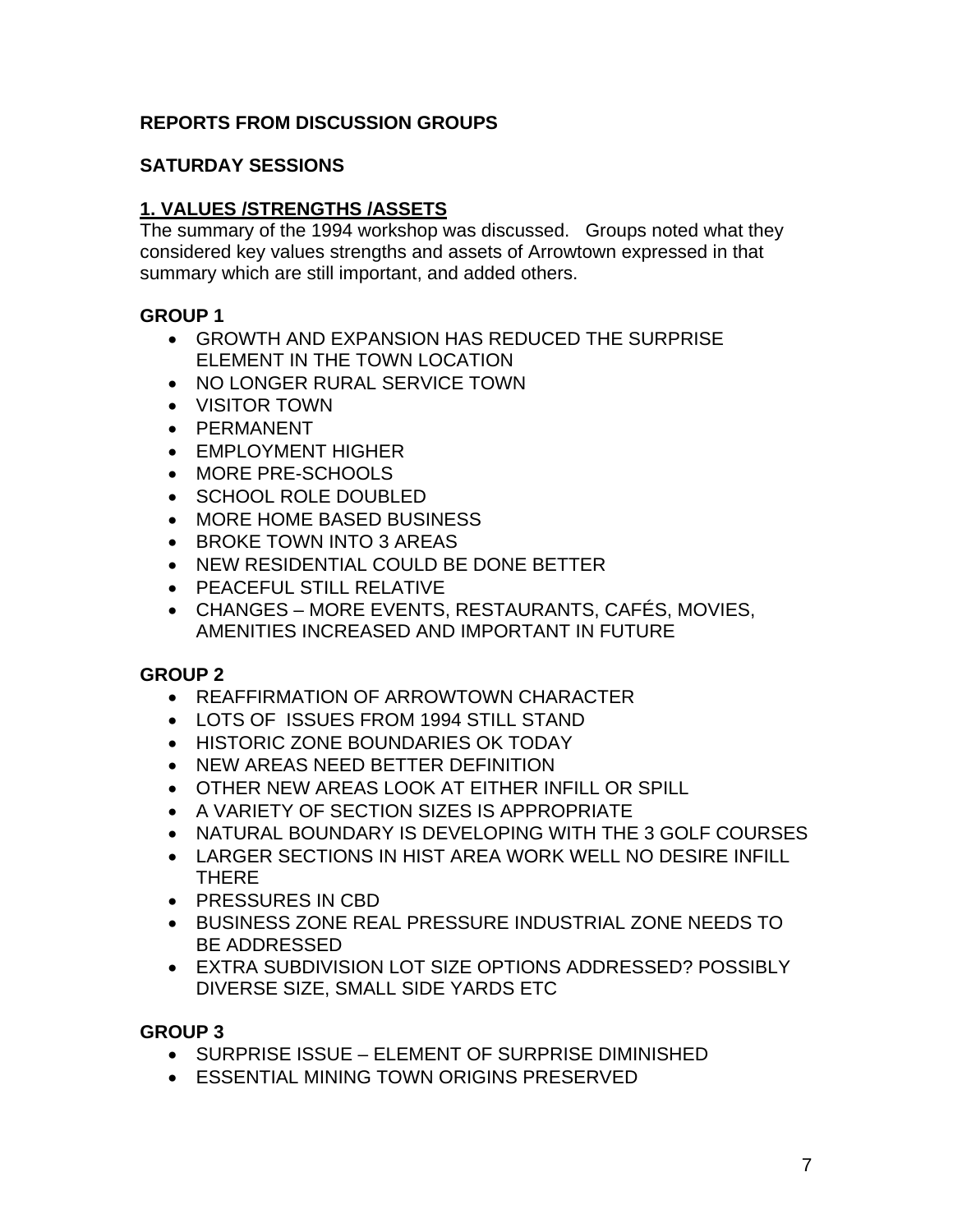- LOW KEY STREETS FOOTPATHS NOT KERB & CHANEL NOT SUBURBIA. TOWN QUIET PEACEFUL
- RETAIN LOW KEY CHARACTER DIFFERENT FROM QUEENSTOWN AND WANAKA
- MAINTAIN CBD AND RIVER & MOUNTAIN BACKDROP
- BALANCE BETWEEN BUSINESS AND RESIDENTIAL
- BUSES IN MAIN STREET TRAFFIC BUSY CBD WHERE NEXT
- CARE IS REQUIRED NOT TO OVERDO VEGETATION

- KEY VALUES: DISCRETE LOCATION, TOPOGRAPHIC CONTAINMENT, RURAL LAND PROVIDES BUFFER FROM OTHER DEVELOPMENT
- UNIQUE BUILT HERITAGE
- STRONG SENSE OF PLACE IS ERODING AT THE EDGES
- HOLIDAY CRIBBERS LESS IMPORTANT
- PERMANENT RESIDENCE VALUE
- PEOPLE PLACE FAMILY PLACE
- WALKING TOWN
- LANDSCAPING IMPORANT GRASS GRAVEL
- TREES AND WILDERNESS AS A BACKDROP
- CONCERN RE NEW FENCING TREND
- KEEP DIFFERENT FROM QUEENSTOWN AND WANAKA
- NOT JUST SERVICE TOWN BUT HAS ITS OWN IDENTITY
- VEHICLE SPEED IS AN INCREASING CONCERN
- ARROWTWON SHOULD RETAIN WHAT QUEENSTOWN HAS LOST HERITAGE
- SEEN AS HUGE PLUS ARROWTOWN VIEWED AS WORKING HERITAGE TOWN NOT A MUSEUM

- BUCKINGHAM STREET PEDESTRIAN ONLY IN SUMMER KEEP CARS OUT EYESORE LABOUR WEEKEND TO END OF APRIL
- AUTUMN COLOURS ARE A HIGHLIGHT AND TOURIST ATTRACTION – SPECIALLY RAMSHAW LANE TO THE BRIDGE –MAINTAIN
- LOW KEY STREETSCAPES KEPT STONEWORK INSTEAD OF CONCRETE KERB & CHANNELLING
- RETAIN LARGER SECTIONS HISTORIC ZONE
- MAINTAIN ARROWTOWN AS UNIQUE SPECIAL FEELING
- PROTECTION HISTORIC ZONE KEPT AND STRENGTHENED
- SOME NEW DEVELOPMENT APPEARS TOTALLY AGAINST ZONE **OBJECTIVES**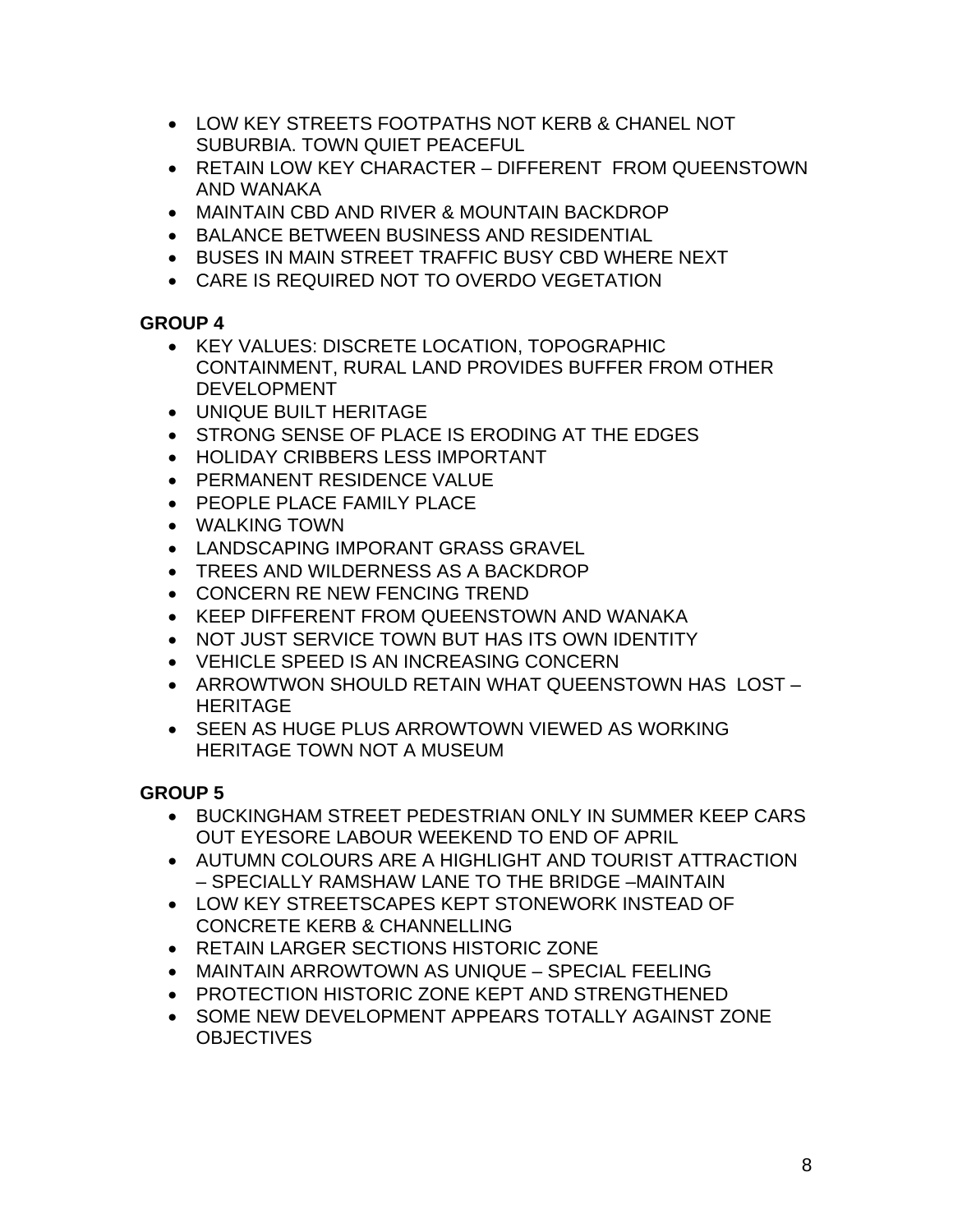- 1994 VALUES AND STRENGTHS ARE STILL RELEVANT
- THERE IS A COHESION BETWEEN BUILDINGS AND TREES
- TREE TYPES OLD ENGLISH STYLE
- SUBDIVISION REQUIREMENTS SHOULD BE COMPLEMENTARY TO ARROWTOWN VALUES – TREE PLANTING ETC.
- SECTION SIZE
- NO CALIFORNIAN MANSIONS IN HERITAGE AREAS BUT DON'T WANT TO MIRROR ORIGINAL BUILDINGS
- ENTRANCES ARE OF CONCERN OVERHEAD POWERLINE, NEEDS BETTER LANDSCAPING
- ARROWTOWN NOT SOLD AS BIG PLACE KEPT SMALL AND DISCREET OTHER SELLING POINTS
- BUSES IN MAIN STREET ARE A CONCERN
- SPEED CONTROLS NEED TO BE SET AND ENFORCED
- AUTUMN COLOURS ARE VALUED

### **2. ARROWTOWN'S ROLE**

Groups discussed the current role of Arrowtown

### **GROUP 1**

- PRESERVE HISTORIC ORIGINS: COMMERCIAL NECESSITY, AESTHETIC REASONS, CULTURAL REASONS
- PRESERVE A SENSE OF COMMUNITY AND SUPPORT FAMILY VALUES
- STAND ALONE COMMUNITY
- PRESERVE AND ENHANCE SPACIOUSNESS
- ARROWTOWN IS NOT A MINIATURE QUEENSTOWNN AND NOT JUST A DORMITORY TOWN
- NOT A "PLAYGROUND" FOR DEVELOPERS
- ARROWTOWN HAS A UNIQUE ROLE AND CHARACTER

- 40-50'S SERVICE TOWN
- 60-70'S CRIBBIES
- 70 80'S AN INCREASING RETIREMENT COMPONANT
- 90'S AND PRESENT TOURIST DESTINATION /SPECIAL AMBIENCE
	- ARROWTOWN DORMITORY OF QTWN
	- SERVICE FOR GIBBSTON & MILLBROOK
	- CRIBBY COMPONENT DECREASING
	- LIFESTYLE DESTINATION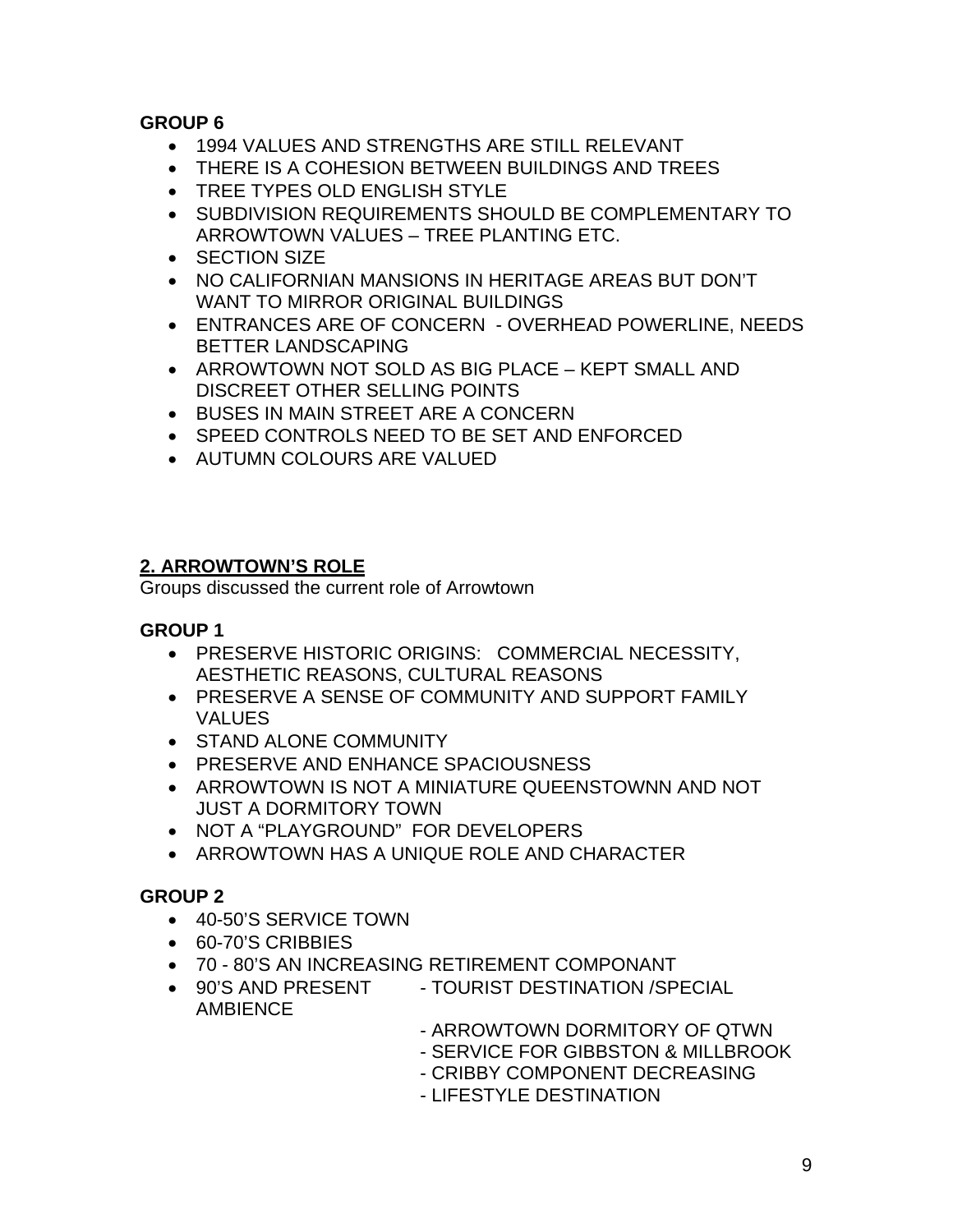- SAFE CARING COMMUNITY
- EXCELLENT SCHOOLING
- NOT OVER COMMERCIALISED
- MAKE IT THE TOWN OF CHOICE IN THE WAKITIPU BASIN
- AFFORDABLE
- OPEN SPACES AND NEW FACILITIES EG. HILLBROOK ADD TO TOWN

- ARROWTOWN HAS DUAL ROLE ORIGINALLY RESIDENTIAL AND SHOULD CONTINUE TO PROVIDE SERVICES FOR RESIDENTS PLUS PROVIDE JOBS SERVICES RECREATION SPORTS CROSSOVER FOR TOURISTS
- HISTORIC CENTRE MAINTAINED
- ACCOMMODATION AT ALL LEVELS
- FOCUS ON CAMPING GROUNDS MAINTAIN OR LOSE?

### **GROUP 4**

- COMMUNITY SAFE AMBIENT BEAUTIFUL LIVING HISTORIC WORKING TOWN
- MARRY BEST OLD AND NEW TOURISM
- F.I.T. TRAVELLERS DESIRE PERSONAL EXPERIENCE NOT MASS TOURISM
- ACCOMMODATION SHOULD BE ADDRESSED: SMALL EXCLUSIVE **HOTELS**
- LOW IMPACT HIGH YIELD TOURISM DESIREABLE
- KEEP THE TOWN AS IT IS
- NO FAST FOOD FRANCHISES

### **GROUP 5**

- A SENSE OF COMMUNITY IS MOST IMPORTANT
- PRESERVE AND STRENGTHEN A SENSE OF PRIDE
- MAINTAIN HOLIDAY ASPECT FOR NEW ZEALANDERS
- ENCOURAGE TOURISTS
- PASSIVE TOURISM OPPOSED TO QUEENSTOWN'S "TERROR" **TOURISM**
- SAFF FOR WALKS
- MAINTAIN EVENING SERENITY. CHILL OUT SPACE
- NO FAST FOOD FRANCHISES. NO BIG HOTELS

- FAMILY BASED COMMUNITY COST OF LIVING THREATENS THIS ROLE
- LOCAL HOLIDAY TOWN NO LONGER A KEYFOCUS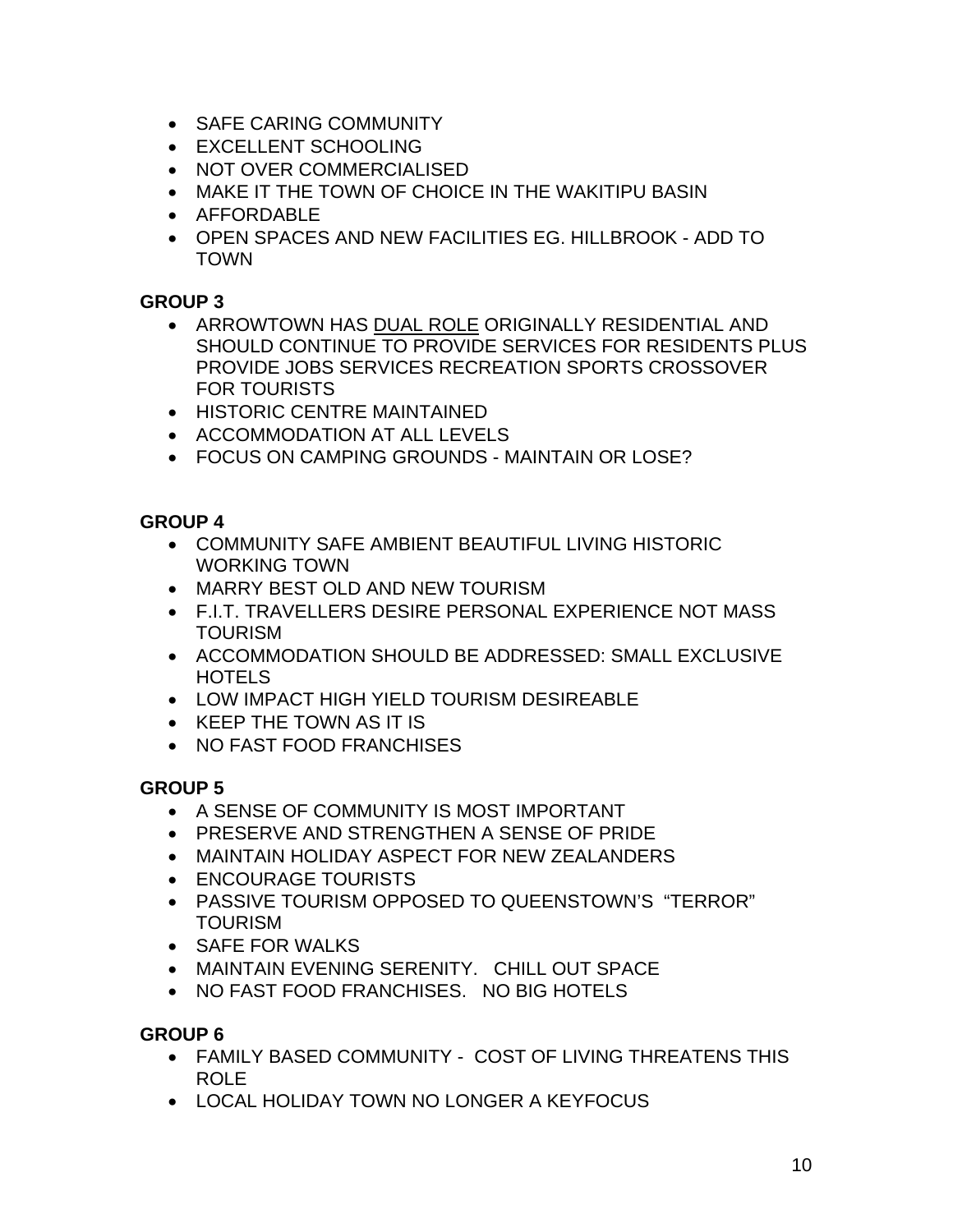- MIXED VIBRANT DIVERSE COMMUNITY
- SELF SUFFICIENT
- SUPPORT TOWN OF QUEENSTOWN (STAFFING)
- TOURIST TOWN ATTRACTIONS THAT ARE UNIQUE TO ARROWTOWN – SPECIALLY HERITAGE ASPECTS EG. MUSEUM
- MORE DAYTIME TOURISTS ARE COMING. WOULD LIKE TO SEE LONGER STAY TOURISTS
- GROWTH OPTIONS 1. SMALL HAMLETS 2. MAINTAIN NATURAL **BOUNDARIES**
- AIR QUALITY, INFRASTRUCTURE, SERVICES GROWTH MUST BE COMPATIBLE

### **3. ISSUES AND THREATS TO HISTORIC RESIDENTIAL AREA – AREA 1**

Groups discussed issues and threats in each of the town zones in turn

### **GROUP 1**

- EXISTING DENSITY POSITIVE QUITE MIXED ALREADY RETAIN
- RETAIN CHARACTER. NO CBD "CREEP" INTO RESIDENTIAL
- SUPPORT PRESENT RULES
- SOME SUPPORT FOR COMPLEMENTARY COMMERCIAL DEVELOPMENT IN A MIXED ZONE – ON A CASE BY CASE BASIS

- COMMERCIAL PRESSURE
- CIRCLE/BOUNDARY BUSINESSES ARE ALREADY IN PLACE NEEDS TO BE MANAGED
- POTENTIAL OF LAND VALUE CAUSING PRESSURE TO INFILL
- MAINTAIN LACK OF ADVERTISING. SIGNAGE AT MINIMUM
- CARPARKING REQUIREMENT FOR COMMERCIAL DEV
- PEDESTRIAN NEED TO WALK ROUND VEHICLES ONTO ROADS
- BETTER MAINTENANCE OF WALKWAYS
- VEGETATION MAINTAINED
- BETTER DRAINAGE OF PEDESTRIAN AREAS IS NEEDED
- THE NEW MACE MOTEL PROPOSAL IS NOT SEEN AS DESIRABLE IN CREATING A CONTRAST TO THE HERITAGE IMPRESSION
- STATUS QUO SHOULD BE MAINTAINED –PRESERVATION IS PARAMOUNT
- NEED TO INTERPRET NOT IMITATE THE EXISTING CHARACTER AND SURROUNDINGS
- LACK STREET LIGHTING IS A CONCERN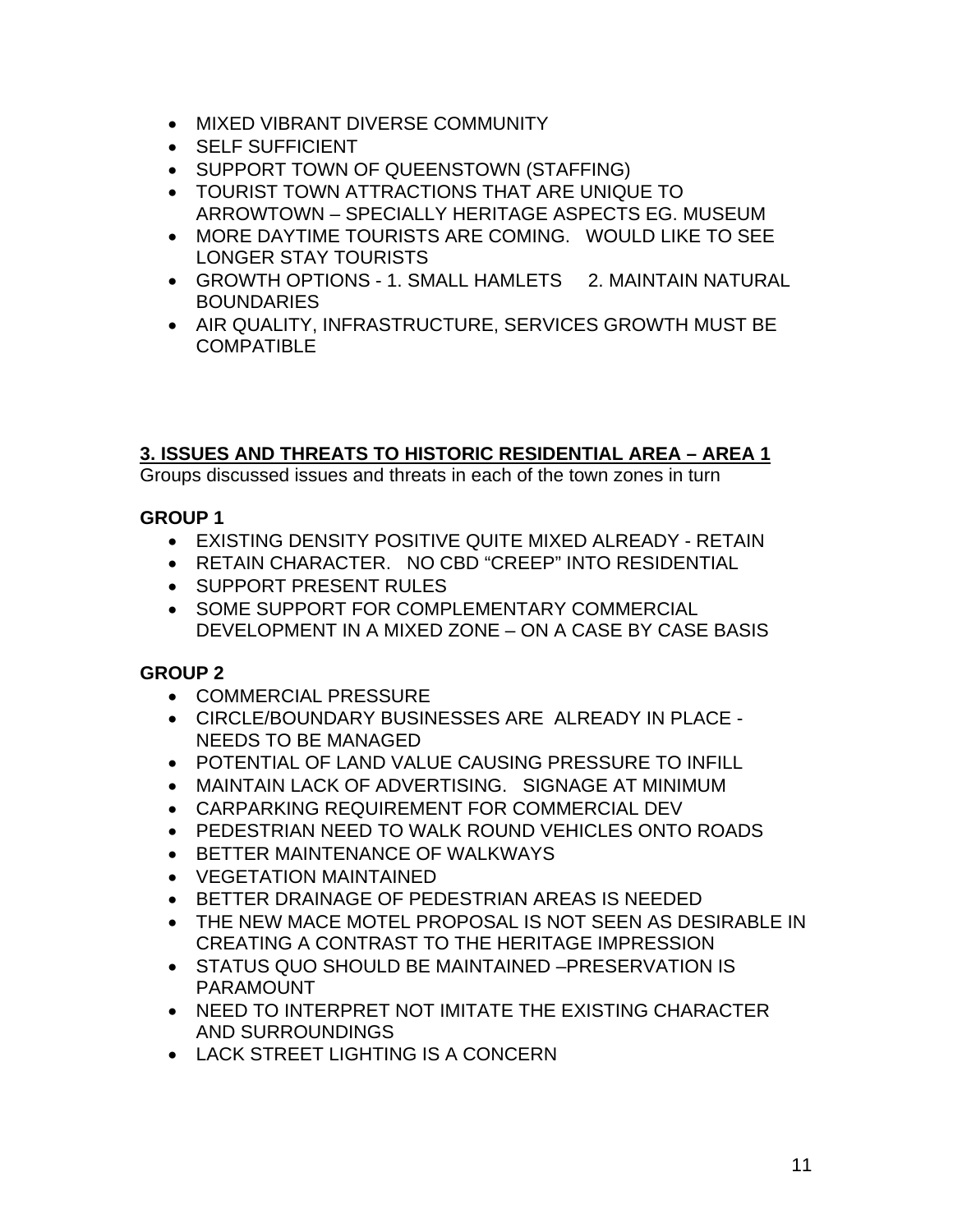- THE INCREASING DEMANDS ON THE AREA ARE SEEN AS A THREAT
- THREATS: VOLUME AND SCALE, SECTION SIZE, HEIGHT. CHECK BUILDING GUIDELINES
- EMPOWER THE ARROWTOWN PLANNING COMMITTEE SHOULD HISTORIC PLACES TRUST BE SO INVOLVED
- FOOTPATHS INFORMAL. NO KERB AND CHANNEL
- PLANTING IS AN INTEGRAL COMPLEMENT TO BUILDING CHARACTER
- CONSIDER TRAFFIC REDIRECTION, OR CLOSING OF STREETS?
- FEEDER BUSES WOULD KEEP TRAFFIC CONGESTION OUT OF KEY AREAS
- LOW IMPACT COMMERCIAL SPREAD PRESSURE HAS THE POTENTIAL TO CAUSE LOSS OF CONTROL

### **GROUP 4**

- RESIDENTIAL A AREA IS THE MOST CRITICAL AREA OF ARROWTOWN
- UNDER THREAT FROM COMMERCIAL BUSINESS DEVELOPMENT ENCOURAGE THIS TO GO TO THE INDUSTRIAL AREA
- MAINTAIN AS RESIDENTIAL ONLY
- CRITICAL TREESCAPE AREA- EMPHASISE TREE PROTECTION
- PARKING AND TRAFFIC ARE A THREAT
- RESERVES ARE PRECIOUS
- RESIDENTS SHOULD BE ENCOURAGED TO MAINTAIN CHARACTER
- OPPOSITE THE PETROL STATION IS MESSY SHOULD BE TIDIED. POSSIBLY A CARPARK?
- TREED, SMALL SCALE, LOW DENSITY, SPACIOUSNESS ARE ALL VALUABLE ASPECTS
- CONSIDER TIGHTENING RULES FOR COLOURS, SCALES ETC
- ARE THE PRESENT RULES BEING ADEQUATELY ENFORCED?
- APPLICATIONS FOR COMMERCIAL BUSINESSES IN RESIDENTIAL AREAS SHOULD BE DECLINED

- CONCERNED THAT PROVISION FOR BUSINESS MOVING INTO AREA A WILL BECOME A COMMERCIAL PRESSURE
- MAINTAIN SECTION SIZE IN HISTORICAL MANAGEMENT AREA NO INFILL
- NEW HOUSING SHOULD HAVE DESIGN RESTRICTIONS
- NO HIGH DENSITY HOUSING
- MAINTAIN VILLAGE FEEL STONE PAVING, NO KERB AND **CHANNEL**
- STREET LIGHTING SHOULD BE IN CHARACTER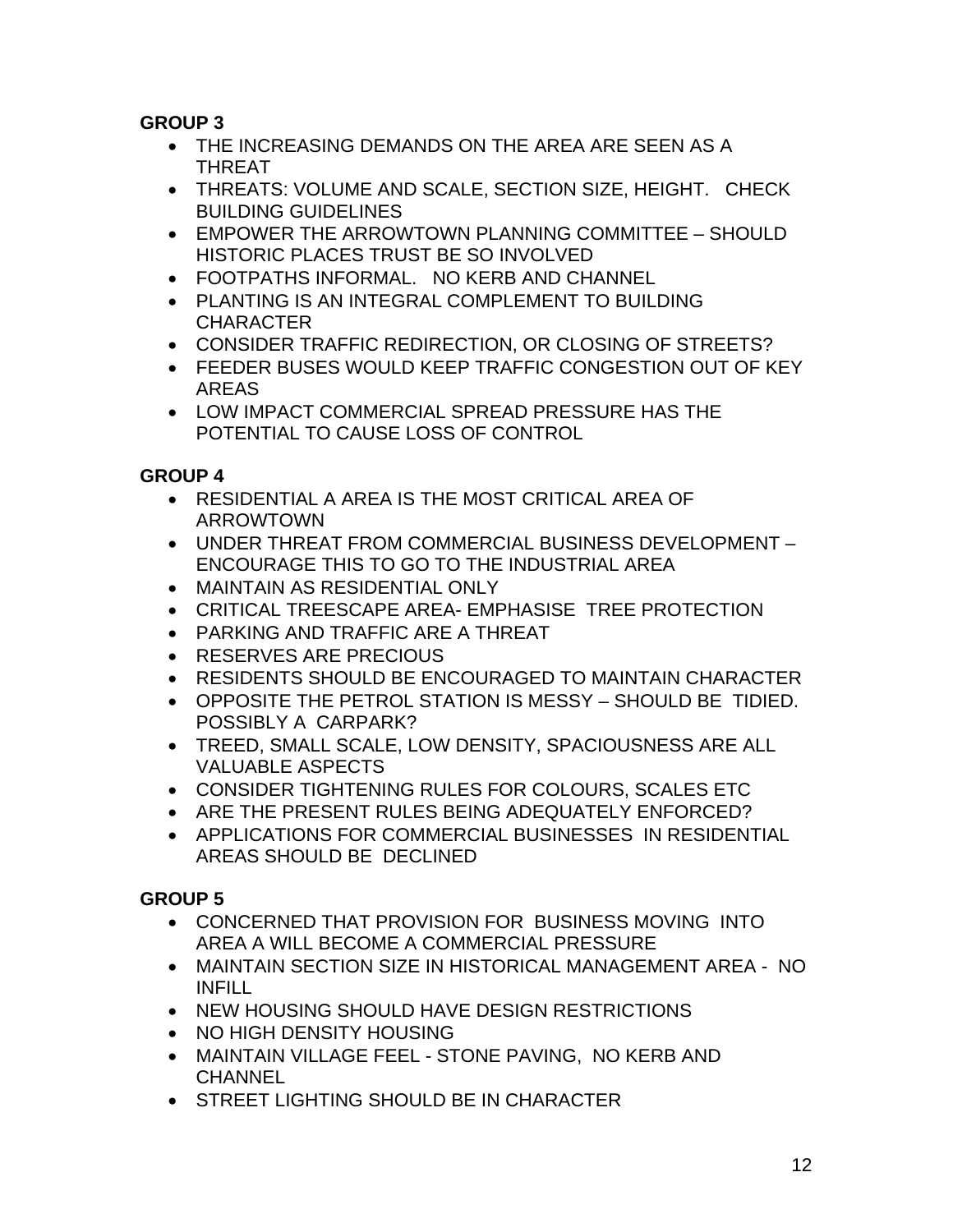- UNDERGROUND POWER LINES WHERE POSSIBLE
- NEW COMMERCIAL DEVELOPMENT, HOTELS ETC MUST HAVE SUFFICIENT ON SITE CARPARKING

- THE AREA IS VERY FRAGILE
- CONTEXT AND SCALE IS CRITICAL TO STYLE HOUSES SPACIOUS
- HIGH DENSIITY IS ACCEPTABLE IF CHARACTER IS MAINTAINED THROUGH PLANTING ETC
- OLD SCHOOL SITE SHOULD BE DEVELOPED IN A COMPLEMENTARY STYLE TO THE PRESENT SURROUNDING AREA
- 5M HEIGHT LIMIT MUST BE STRICTLY ADHERED TO
- NO FOOTPATH OR KERB AND CHANNEL
- FENCING AND PLANTING CONTROLS MUST BE ADHERED TO
- REAL ESTATE AGENTS SHOULD BE KEPT INFORMED AS TO FRAGILITY TO ENSURE THAT BUYERS ARE AWARE OF **RESPONSIBILITIES**
- BOUTIQUE HOTELS ARE OK AGAIN IN CHARACTER WITH A LIMIT OF 5-6 ROOMS MAXIMUM
- RESERVES MUST RETAINED
- CAMP LANE SHOULD BE UPGRADED

- INCREMENTALCREEP OF INAPPROPRIATE SCALE AND COMMERCIAL PRESSURES EG. PROPOSED MACE MOTELS NOT CORRECT CHARACTER
- IS COMMUNITY BEING LISTENED TO AND THEIR WISHES ENFORCED?
- SYMPATHETIC MATERIALS SHOULD BE USED FOR KERB AND CHANEL - NO MORE CONCRETE
- CBD CREEP IS ENCROACHING ON RESIDENTIAL AREAS
- BALANCE NEEDED BETWEEN COMMUNITY NEEDS AND TOURIST NEEDS
- CBD LEAVE AS CURRENT CLEAR BOUNDARY OR REVISIT ?
- ONLY EXCEPTION TO BUSINESS SPREAD SHOULD BE COMMUNITY USE FACILITIES EG. MEDICAL OR LEGAL
- NEED CLEAR VISION AND RULES FOR THE CBD
- RESERVES GREEN PLACES TO BE KEPT
- ENCOURAGE RESIDENTS TO WALK OR BIKE INSTEAD OF DRIVING
- A LOCAL SHUTTLE BUS WOULD HELP PREVENT TRAFFIC ISSUES
- PROMOTE BIKE PARKING PRAM AREAS IN CBD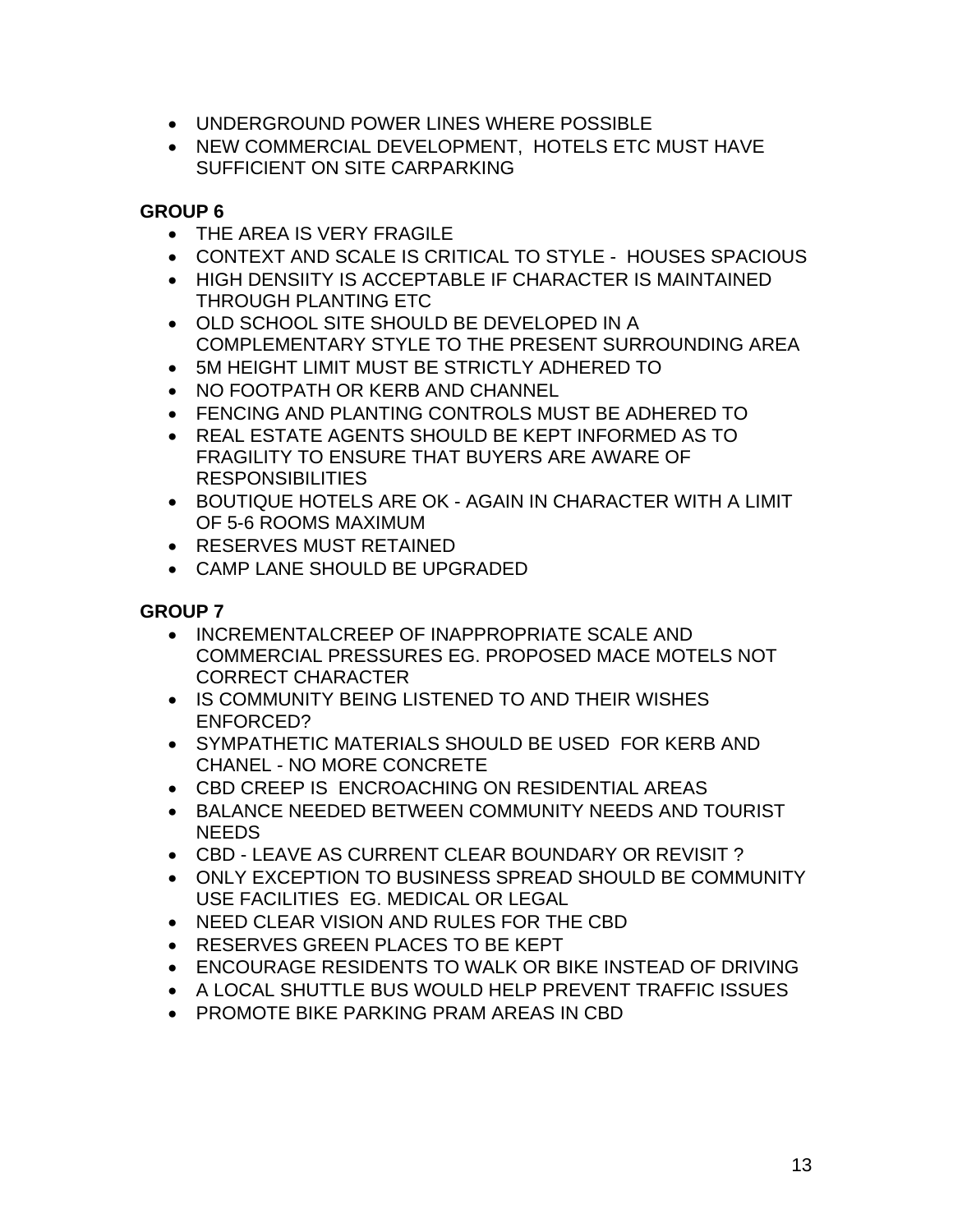# **4. ISSUES AND THREATS TO THE TOWN CENTRE – AREA 2**

### **GROUP 1**

- EXPANSION? NEEDS TO BE INTERLINKED WITH TRAFFIC MANAGEMENT
- PARKING STRATEGY NEEDED
- RETENTION OF CHARACTER CRITICAL
- POSSIBLY EXPAND THE CBD TO INCLUDE THE ARROW LANE BERKSHIRE ST TRIANGLE – LOW SCALE COMMERCIAL
- NO FAST FOOD FRANCHISES
- MAINTAIN THE CHARACTER OF THE RIVER RESERVE
- NO DEVELOPMENT ON THE RIVER SIDE OF RAMSHAW ST.
- NO PARKING IN BUTLER PARK
- SIGNAGE APPROPRIATE, NO OVERUSE
- ENFORCE BYLAWS AND PARKING RESTRICTIONS

### **GROUP 2**

- CONSIDER CLOSING THE MAIN STREET? SERVICING OF SHOPS WOULD BE AN ISSUE
- CLOSE FOR RESTRICTED HOURS OR DURING BUSY SUMMER MONTHS?
- BUSES IF BANNED WHERE DO THEY GO?
- ADEQUATE PARKING SIGNAGE NEEDED
- RE-EDUCATE LOCALS TO PARK AND WALK
- ADDRESS STAFF PARKING
- MAIN STREET PARKING IS CHAOS. DOUBLE PARKING AND BUSES AN ISSUE – SAFETY ISSUES
- BETTER POLICING OF BYLAWS: EG DOGS IN MAIN STREET
- PLAN FOR PROGRESS PRESSURE ON LOCAL BUSINESS SPACE AS DEMAND INCREASES
- ARROW LANE AN ISSUE: INFILLING POTENTIAL ON THE REAR OF ARROW LANE
- COMMERCIAL BOUNDARIES NEED STRICT PLANNING
- SATELLITE COMMERCIAL AREA OUTSIDE CBD?
- POSSIBLE FOR BUSINESS ACTIVITIES TO BLEED OUT INTO THE COMMUNITY, BUT NOT RETAIL
- LACK OF SIGNAGE FOR OVERFLOW PARKING
- MAINTAIN INTEGRITY OF MAIN STREET
- BUSH CREEK MANSE ROAD BUSINESS ZONE COULD RELIEVE **PRESSURE**

### **GROUP 3**

• TRAFFIC: GENERAL FLOW - LOOK AT REGULATING LOADING ZONES AND BUSES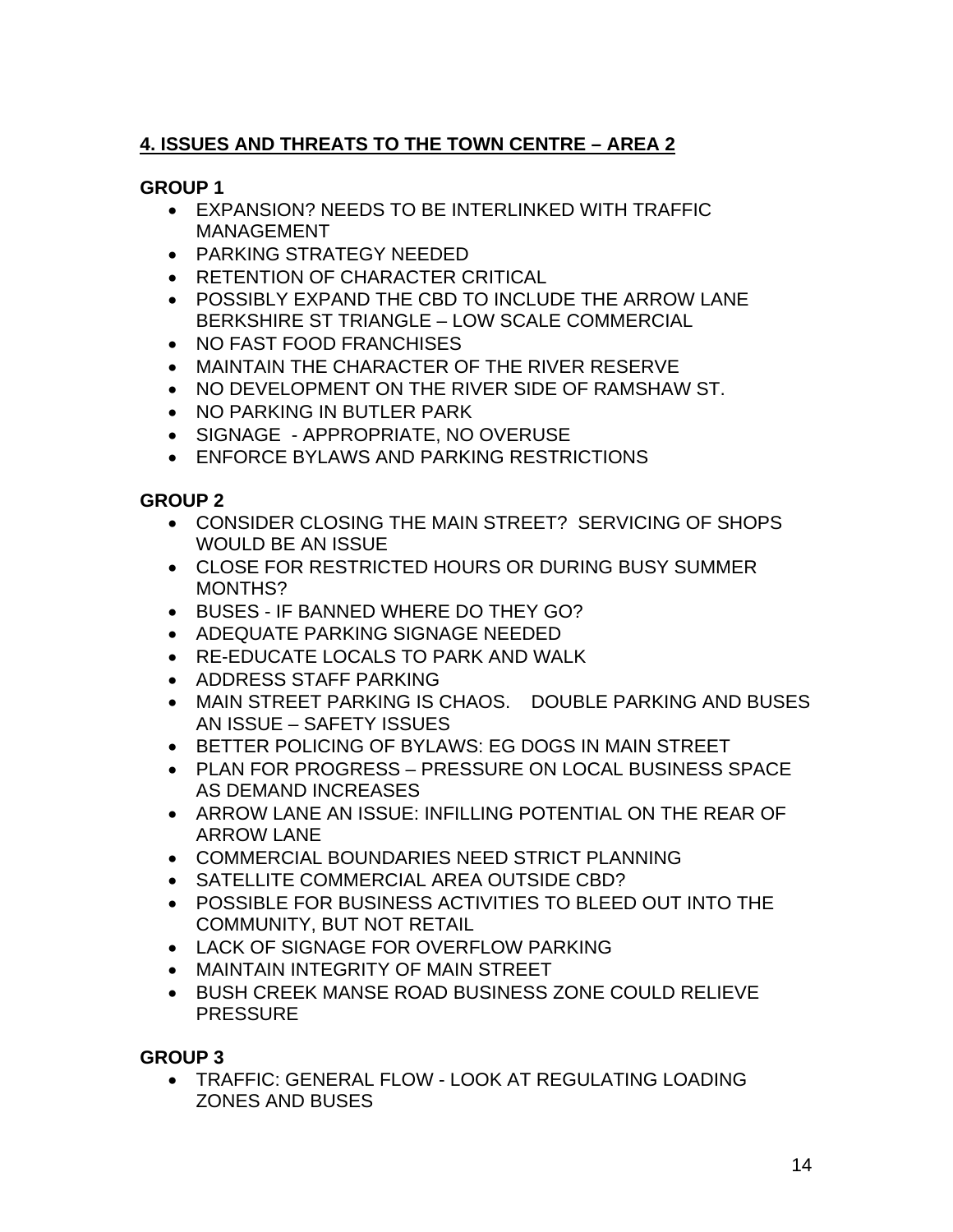- NO PARKING IN THE MAIN STREET?
- FOOTPATH SURFACE SHOULD BE REVISITED.
- RAMSHAW LANE LIGHTS DIFFER. NEED OVERALL PLAN FOR LIGHTING
- SIGNAGE DIRECTIONAL AND ADVERTISING REVISITED. KEEP LOW KEY
- PRESSURE TO EXPAND EFFECTS OF 95 PERCENT COVERAGE AND 7M HEIGHT RESTRICTION TO BE REVIEWED. DO WE REALLY WANT 100 PERCENT SITE COVERAGE ?

- MAINTAIN THE INTEGRITY OF THE MAIN STREET EXISTING **BUILDINGS**
- HERD THROUGH TOURISTS DROP AT TOP AND COLLECT?
- NO OBJECTIVE DATA ON VEHICLE MOVEMENTS NEED STUDY
- LINKAGES TO ARROW LANE ARE POSITIVE AND SHOULD BE ENCOURAGED
- SENSE OF DEPTH IS GOOD EG. SAFFRONS AND DOROTHY BROWNS HAS GOT IT RIGHT
- ALLEY WAYS HAVE EXPANSION/ACCESS POTENTIAL
- SERVICE VEHICLES PROBLEM NEEDS TO BE CONSIDERED FOR EACH DEVELOPMENT
- SIGNAGE FOR THE NEW CARPARKIS NECESSARY
- RAMSHAW LANE TO RIVER AREA SHOULD BE LEFT ALONE AND NOT TARTED UP
- UPGRADE CARPARK AREA TO AVOID MUD AND DUST
- IS UNDERGROUND PARKING A POSSIBILITY?
- SIGNAGE SHOULD BE DISCREET AND SUBTLE
- KEEP CBD AT ONE LEVEL
- NEED TO CONSIDER INFRASTRUCTURE IN CONJUNCTION WITH PLANNING AND DEVELOPMENT
- LESS COVENANT FLEXIBILITY SHOULD BE ALLOWED
- RAMSHAW LANE HAS NO LOADING ZONE, PARKING IS INEFFICIENT – LEADS TO CONGESTION.

- KEEP CBD AS IT IS STATUS QUO
- 7M IS TOO HIGH KEEP IT AT EXISTING LEVEL STANDARD HEIGHT TO PROTECT LIGHT AND PREVENT SHADOW
- 7M HEIGHT AT THE BACK LANE IS OK WITH LINE OF SITE TO MAIN STREET
- NO ENCROACHMENT ON GREEN AREAS
- CAN'T REASONABLY SAY NO TO FAST FOOD. ONLY THING THAT CAN BE RESTRICTED IS SIGNAGE. CAN'T DICTATE THE TYPE OF COMMERCIAL OPERATION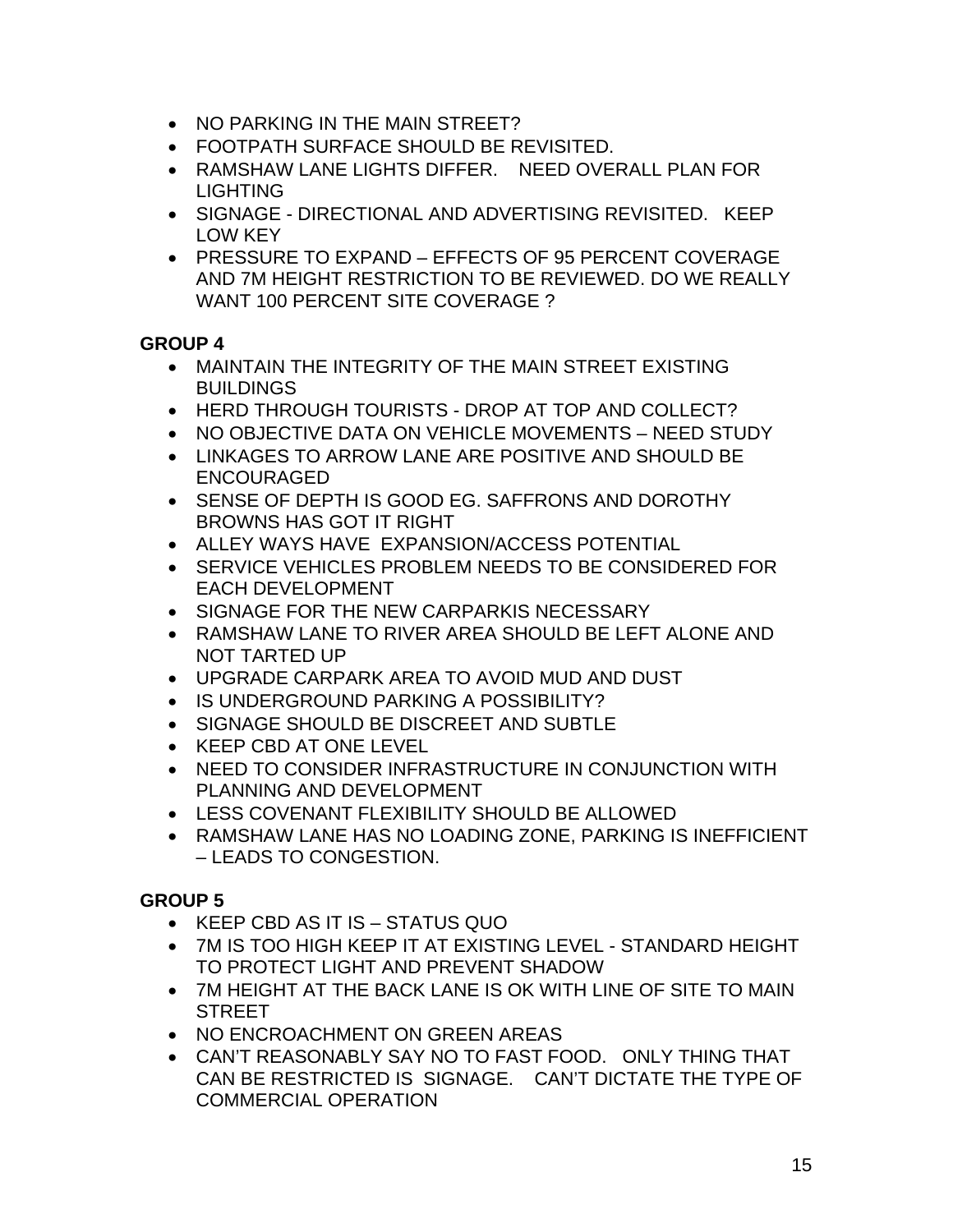- CBD LAND HAS GONE FROM \$500 SQ. M TO \$2,500 SQ. M IN TWO YEARS
- CAP ON MAIN STREET HEIGHT LIMIT TO RETAIN AS IS. RETAIN BUCKINGHAM ST PROFILE AS IT IS TODAY - MEASURE AND FIX HEIGHT AND PITCH LIMIT
- THE DISTRICT PLAN IS NOT RESTRICTIVE ENOUGH AS IT IS
- RAPID VALUE RISE WILL CHANGE RETAIL MIX LEADING TO CONCERN FOR COMMUNITY RETAIL OUTLETS
- NEGATIVE TO ABANDON MAIN STREET AS TOURIST GHETTO
- RETAIN SERVICES EVEN THOUGH NOT HIGH RETURN BUT FOR LOCALS
- FOOTPATHS AT PRESENT NOT WHEELCHAIR ELDERLY FRIENDLY
- CLOSE MAIN STREET AT PEAK TIME LABOUR WEEKEND TO AUTUMN FESTIVAL
- GREEN SPACE ESSENTIAL RETAIN AND ENHANCE
- WALK IN MAIN STREET AND KNOW NEIGHBOURS PART OF THE SENSE OF COMMUNITY
- ARROW LANE IS A CONCERN UNEVEN SURFACE
- MUSEUM PROPOSAL OVER 7M COULD BE A DANGEROUS PRECIDENT

- PARKING
	- APPROPRIATE DESIGN LOCATION AND ENFORCEMENT
- TRAFFIC
	- BUSES OUT OF MAIN STREET AND ENFORCE THIS
- SIGNAGE
	- INCORPORATE SIGNAGE INTO BUILDINGS.
	- FINGER SIGNS (DIRECTIONAL)
	- REMOVE SANDWHICH BOARDS
	- HISTORICALLY SYMPATHETIC SIGNS.
	- NO BRANDING (EG. MCDONALDS)
	- SIGNAGE ENFORCEMENT
- GROWTH
	- INCORPORATE HISTORIC ASPECTS INTO HIGH DENSITY CBD
		- MAXIMISE USE
- KEEP GREEN AREAS MAXIMISE USE OF GREEN AREAS
- LOW IMPACT COMMERCIAL WOULD BE APPROPRIATE AT THE MINERS COTTAGE END OF CBD
- PROTECT HISTORIC NATURE ALL RESOURCE CONSENTS PUBLICLY NOTIFIED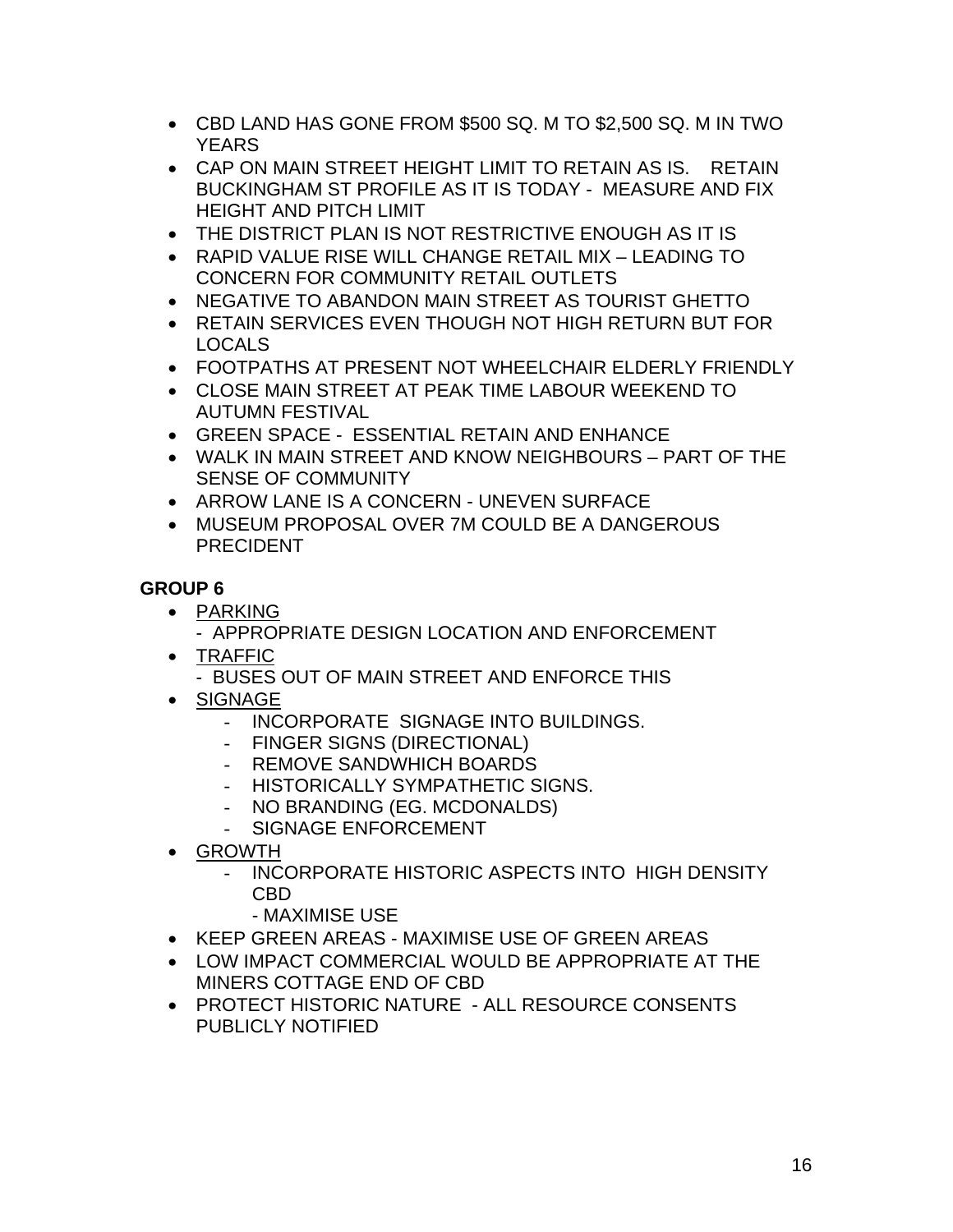- CONCERN RE EXPANSION OF CBD ACTIVITIES INTO RESIDENTIAL AREAS. WILL THREATEN RESIDENTIAL CHARACTER. ANY EXPANSION SHOULD BE ONLY COMMUNITY FACILITIES – MEDICAL ACCOUNTANTS ETC. AT MOST
- CLOSE BUCKINGHAM STREET TO VEHICLES PEAK TIME OF DAY AND/OR SEASONAL. OPEN AT NIGHT FOR DELIVERIES ETC.
- NEW KERB AND CHANNEL NEEDS TO BE MORE USER FRIENDLY IN MAIN STREET
- PARKING: 15 MIN PARKING ONLY ON MAIN STREET
- IF CLOSED MOVE PARKING TO RAMSHAW LANE REMOVE SPACERS AND CREATE PARALLEL PARKING ON THE OTHER SIDE OF THE ROAD. RAMSHAW LANE ONE WAY. SUBTLE SIGNAGE FOR PARKING RULES
- ARROW LANE SHOP FRONTAGE OFF LANE OK BUT NEED HEIGHT RESTRICTIONS (NOT 7M ITS TOO HIGH). SETBACKS INCLUDED PARKING LOADING EASY ACCESS. RETAIN VIEWS THROUGH TO TOWN AND RIVER
- CONSIDERATION OF ANOTHER SATELLITE SHOPPING AREA (INDUSTRIAL AREA OR MILLBROOK)?
- EXTREMELY TIGHT AND CONSISTENT CONTROLS GENERALLY

# **5. ISSUES FACING NEW TOWN - AREA C - LOW DENSITY RESIDENTIAL**

# **GROUP 1**

- PRESSURE ON SUBDIVISION LARGE OPEN SECTIONS IN CENTRAL TOWN SMALLER SECTIONS OUTTER - POSSIBILE INFILL IN AREA C – REVERSE OF TOWN PLANNING PATTERNS ELSEWHERE
- SOFTEN WITH LANDSCAPING
- CONTROLS IN NEW SUBDIVISIONS TO BE REVISITED SHOULD BE MORE AKIN TO AREA A. CURRENTLY LESS ATTRACTIVE
- CAMPING GROUND MORE DISCUSSION REQUIRED ALWAYS PART OF ARROWTOWN AND ESSENTIAL TO ITS CHARACTER BUT IS IT GOOD USE OF SPACE? USE AS A RESERVE? DO NOT SELL
- TRAFFIC AND SAFETY SCHOOL CHILDREN ON BIKES
- FOOTPATHS AND LIGHTING SHOULD BE DESIGNED IN KEEPING WITH ARROWTOWN CHARACTER
- ADAMSON DRIVE NEED FOR BIKE TRACK?

# **GROUP 2**

• TRAFFIC MAJOR ISSUE – ADAMSON AND CENTENNIAL FASTER THAN BEFORE, PROBLEM – SPEED BUMPS, EDUCATION?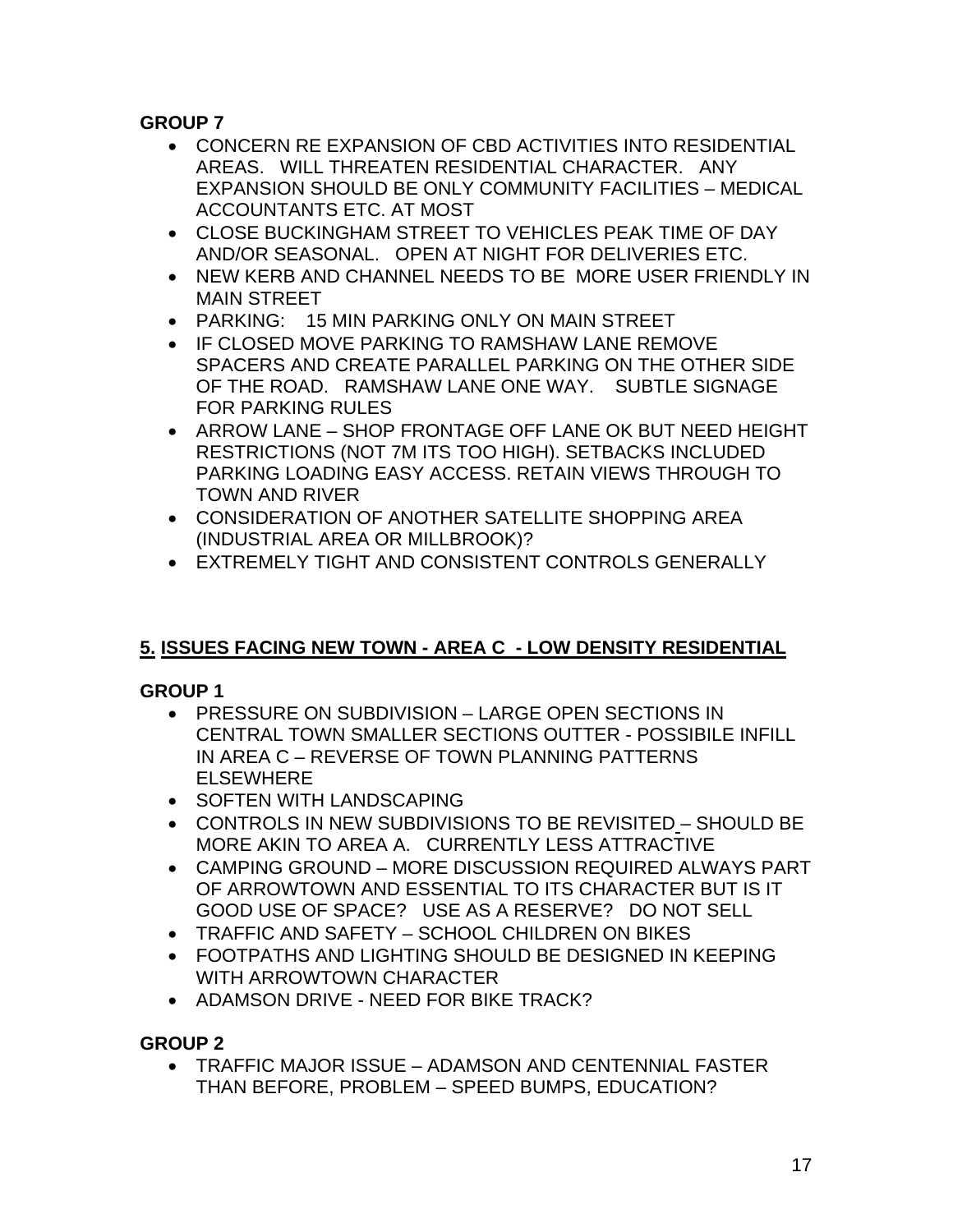- CHILDREN WALKING TO SCHOOL SAFETY ISSUES RELATED TO HIGH VEHICULAR USE – POSSIBLY A FOOTPATH ON ONE SIDE?
- COMMERCIAL DEVELOPMENT RETAIN THE SMALL RETAIL AREA IN ADAMSON DRIVE BUT CAP
- INDUSTRIAL ZONE POSSIBLY APPROPRIATE FOR BULK RETAIL OUTLETS EG. HARDWARE
- NEW SUBDIVISIONS FENCING BLOCKING VIEWS AND SITE LINES NOT CHARACTERISTIC OF ARROWTOWN – REGULATE THIS IN FUTURE?
- SUBDIVISION DESIGN TENDENCY SMALLER SECTIONS TOO LATE TO CHANGE THIS?
- BOUNDARIES (MIXED VIEW) EITHER ADEQUATE OR COULD BE EXPANDED
- SELL SEWERAGE PONDS SITE AND KEEP FUNDS FOR ARROWTOWN USE - POSSIBLY SPORTS FACILITY
- CAMP GROUND DEVELOP FOR MULTIPLE COMMUNITY/SPORT USE
- UPGRADE RESERVES LIGHTING IN PLAYGROUNDS AND SEATING
- RIVER RESERVE LOOP WALK MAINTAIN WILD STATE REMOVE NOXIOUS WEEDS
- AIR POLLUTION SHOULD BE ADDRESSED IN NEW AREAS POSSIBLY NO COAL/OPEN FIRES
- DENSITY/BOUNDARIES RETAINED THIS CREATES PROBLEM HARD DECISIONS WILL HAVE TO BE MADE

- NO MORE HOUSES
- REGULATIONS STATUS QUO. 40% SITE COVERAGE OK. 6M HEIGHT OK
- INFILL IS A CONCERN EMPTY SECTIONS TO BE USED FIRST
- AFFORDABLE ACCOMMODATION SHOULD BE DEVELOPED HOUSING CORPORATION?
- NEW HOUSE DESIGN SHOULD BE IN ARROWTOWN VENACULAR
- TRAFFIC FOOTPATHS POSSIBLY REQUIRED IN NEW AREAS BUT SEPARATE FROM ROAD BY GREEN BELT
- SCHOOL PARKING IS A PROBLEM PROMOTE WALKING BUS?
- CENTENNIAL AVE PEDESTRIAN CROSSING?
- SLOW CENTENNIAL TRAFFIC MORE POLICING
- TREE PLANTING APPROPRIATE SIZE
- GREEN SPACES GOOD IN ADAMSON DRIVE AREA. RETAIN GREEN LINKS – NOT ENOUGH IN NEW AREAS
- SCHOOL HALL/GYM NEEDED
- SWIMMING POOL SHOULD BE UPGRADED. FIX LINER AS A TEMPORARY MEASURE
- PRESENT BOUNDARIES TO BE KEPT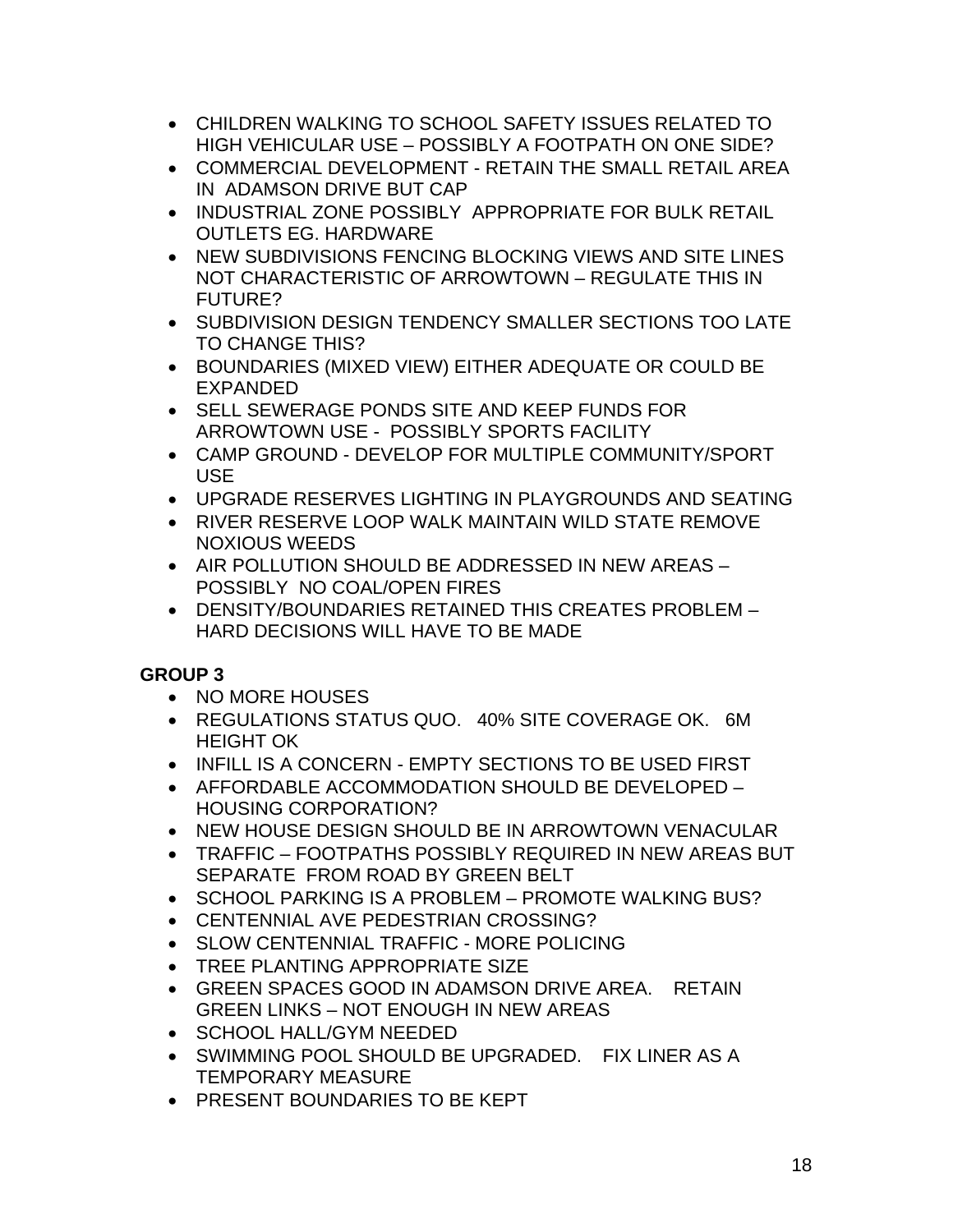- NEW ENTRANCE TO TOWN OFF MACDONNELL ROAD FOR EASIER ACCESS TO SCHOOL. AVOID ADAMSON DRIVE (TURN LEFT BEFORE SCHOOL)
- MCDONNELL ROAD TO BE SEALED
- THREE GOLF COURSE BOUNDARY TO BE KEPT
- NO FURTHER DEVELOPMENT BEYOND PRESENT INFRASTRUCTURE CAPACITY
- BRING BACK QUARTER ACRE SECTIONS IN NEW SUBDIVISIONS
- NO HIGHRISE
- CAMPING GROUND TO BE KEPT
- FACILITY FOR THE ELDERLY ZONE FOR RETIREMENT VILLAGE

### **GROUP 5**

- CONSISTANT PLANTING WITHIN SUBDIVISIONS AND AT ENTRANCES
- EXISTING RESIDENTIAL BOUNDARIES TO BE RETAINED
- WESTERN SIDE BUTEL ROAD BEST FOR FURTHER DEVELOPMENT IF ESSENTIAL
- POSSIBLY EXTEND BUILDING ON MCDONNELL RD CENTENNIAL AVE. TOWN ENTRANCE BACK TOWARDS GOLF COURSE ENTRANCE
- CONCERN WANT BUILDING RESTRICTIONS ON SOUTHERN FACE OF ESCARPMENT
- STREET LIGHTING INADEQUATE
- OXIDATION POND EYESORE NEEDS TO BE ADDRESSED

- EMPTY LAND TO BE KEPT TIDY OR DEVELOPED
- CAMPING GROUND RETAINED AS IS
- NEW DEVELOPMENTS LARGE HOUSES/FENCES NOT GOOD
- PARKING ON STREETS A HAZARD
- KEEP CARS OFF GRASS
- LOW DENSITY IS OK
- FOOTPATH GRASS AREAS ARE OK
- RECREATION AREAS KEPT LOW KE. FOR MAJOR ACTIVITY GO TO EVENT CENTRE. POSSIBLY POOL AT FRANKTON?
- TOO MANY WANDERING DOGS
- BETTER STREET LIGHTING REQUIRED BUT SHOULD BE LOW KEY
- TRAFFIC WILL INCREASE -COTTER AND DEVON NEED TO BE SLOWED
- INCREASE UNITS BY ALLOWING FOR GRANNY FLATS ETC.
- ELDERLY HOUSING PROVISION IS REQUIRED
- DEVON STREET IS BECOMING A SPEEDWAY. COTTER AVE. IS A THROUGH WAY. INTRODUCE ISLANDS OR SPPED BUMPS?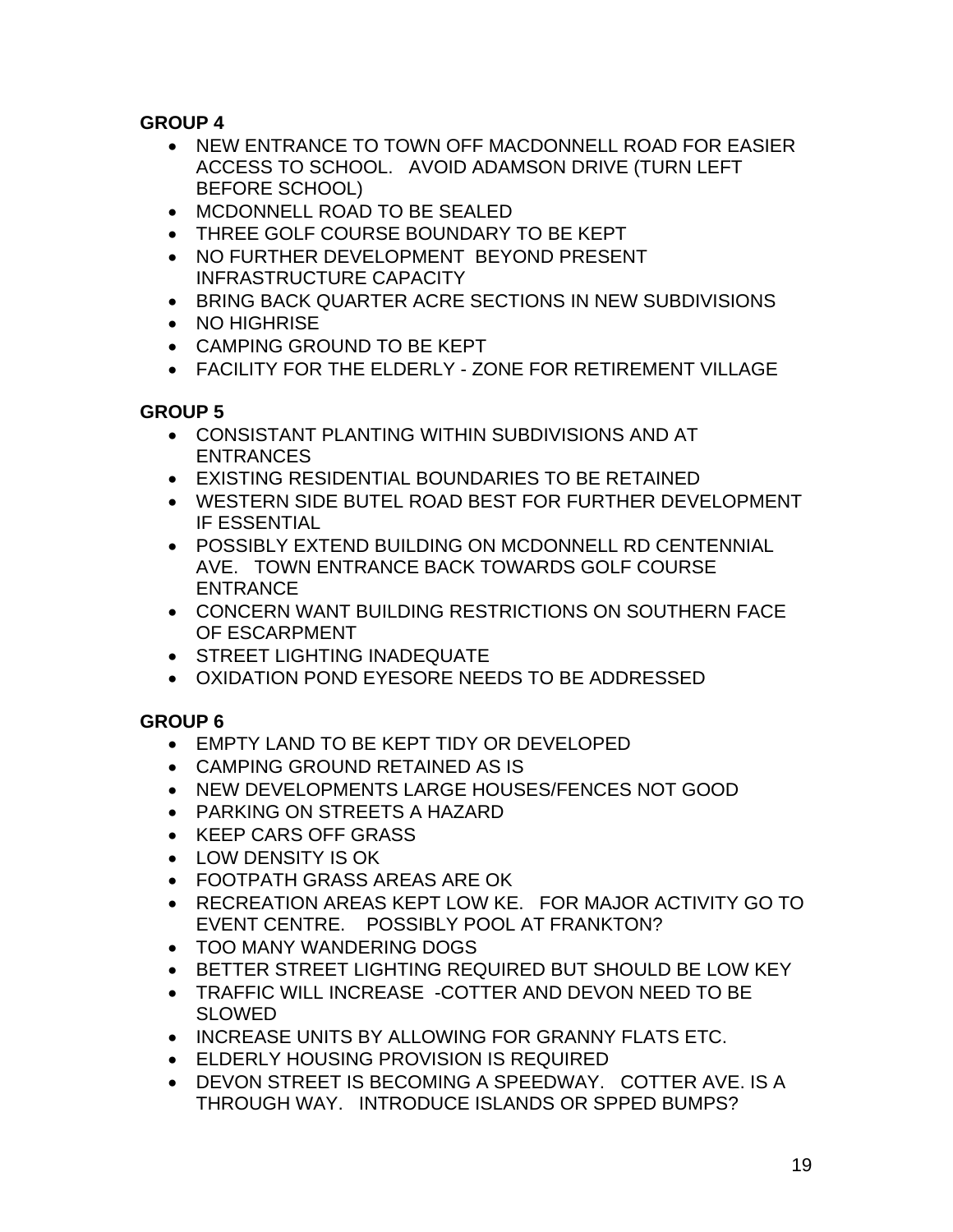- GOLF COURSE BUFFER SHOULD BE KEPT
- POSSIBLE EXPANSION OF HOUSING ALONG MCDONNELL ROAD. COUNTER ARGUMENT IS THAT THERE SHOULD BE NO FURTHER BUILDING ON THE ENSCARPMENT
- OXIDATION POND RECREATION AREA?
- RESIDENTIAL BOUNDARY ON MCDONNELL ROAD
- CONSIDER OTHER SIDE OF MCDONNELL AS RURAL RESIDENTIAL AS A POSSIBLE MEANS OF PROTECTING THE TOWN EDGE
- INCREASE DENSITY PROVISION FOR SMALLER LOT SIZES BY ALLOWING COMPREHENSIVE HOUSING DEVELOPMENTS
- INFILL HOUSING EXPLORE COTTAGES GRANNY FLATS
- DISCOURAGE FENCES DON'T WANT SUBURBIA
- PLANTING CONTROLS OR AT LEAST GUIDELINES
- NEW HAMLETS AS A WAY OF PROVIDING FOR ARROWTOWN EXPANSION MAYBE ARROW JUNCTION - USE LAKE HAYES ESTATE AS MODEL. DON'T WANT CONTINUOUS SPRAWL.
- HAPPY TO HAVE DESIGN CONTROLS INTRODUCED LIKE THE HISTORIC AREA

- ENTRANCE WAYS NEED IMPROVING TO GIVE SENSE OF PLACE
- AVENUE OF TREES PERHAPS TO FLOW TO ENTRANCEWAYS
- CENTENNIAL AVE NEEDS WORK
- MCDONNELL RD COTTER AVE SHOULD BE THE ENTRANCE POINT
- SUBDIVISION FAIRWAY SUBDIVISION UNFORTUNATE IN NOT MAINTAINING ARROWTOWN CHARACTER. LEARN FROM IT
- SUBDIVISION CHARACTER PROBLEM. GUIDELINES IN DISTRICT PLAN ARE TOO GENERIC AND NOT NECESSARILY SPECIFIC ENOUGH TO PROTECT ARROWTOWN CHARACTER
- REVIEW RESOURCE CONSENT PROCESS WANT BETTER CONSULTATION. CONSENTS TO BE CONSIDERED ON A CASE BY CASE BASIS
- GUIDELINES FROM THE COMMUNITY FOR DEVELOPERS
- 6M HEIGHT PLANE TOO HIGH
- NO PARKING SHOULD BE ALLOWED ON OUTSKIRTS
- SUBDIVISIONS LACK SENSE OF ARROWTOWN NEED MORE CHARACTER PLANTING/TREES
- LARGER SETBACKS FOR TREES
- WALKING TOWN SO MAY NEED SMALL COMMERCIAL CENTRE IN AREA C
- CAMPING GROUND SHOULD BE RETAINED ESSENTIAL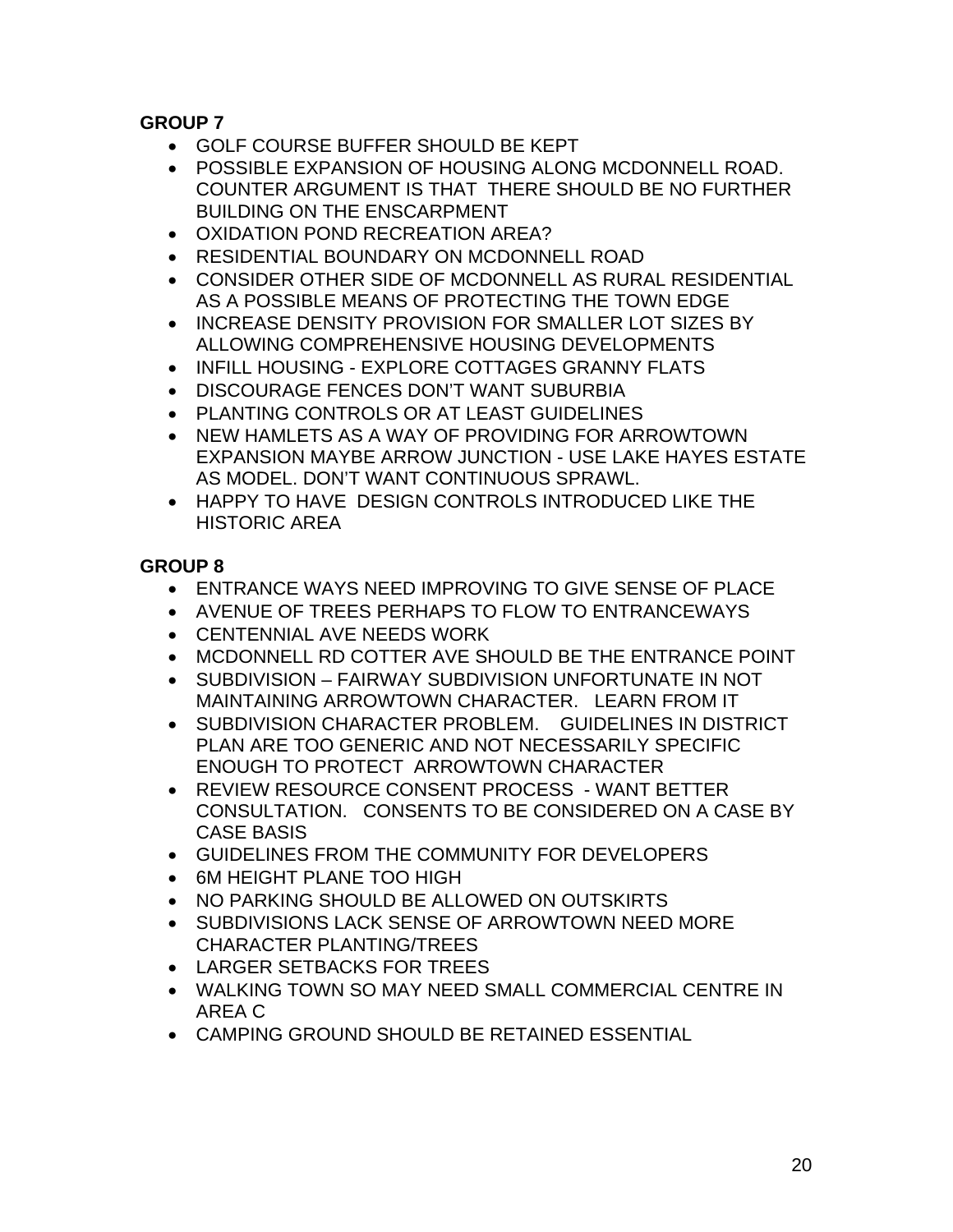### **SUNDAY SESSIONS**

#### **6.EDGE/SURROUNDS TO ARROWTOWN - WHAT AND WHERE ARE THE ISSUES?**

### **GROUP 1**

- SMALL HOLDINGS ON PERIPHERY MIGHT STOP EXPANSION
- LINK MCDONNELL ROAD TO SCHOOL
- NO EXTENTION OF THE RIBBON DEVELOPMENT ALONG MCDONNELL BUT WALKWAYS ARE NEEDED
- LOWER COST HOUSING NEEDED
- ESCARPMENT AND HILLS ARE IMPORTANT, CONTROL LARCH AND SYCAMORE TO MOVE UP TO RIDGELINE, RETAIN TUSSOCK AND ORIGINAL LANDSCAPE OF UPPER SLOPES
- WILDING TREE CONTROL NEEDED
- TOO FEW RESERVES. NEED TO ACT NOW
- POSSIBLE RESERVE ON MILLBROOK CORNER OR DAGGS HILL OR CAMPING GROUND – SITE NEEDS TO BE SUNNY
- ANTICIPATE THAT ARROWTOWN WILL SPREAD TO ARROW JUNCTION MAKE IT A SEPARATE COMMUNITY WITH GREEN BUFFER
- EXTEND THE WALKWAY ALONG RIVER AND UP ON TO ESCARPMENT

- BOUNDARIES STATUS QUO
- MORE INFRASTRUCTURE PLANNING NEEDED
- NEED TO PLAN AHEAD FOR GROWTH
- MANSE ROAD CORNER LEFT OPEN RETAIN THE PROPOSED 160M BUFFER ZONE AS THE TOWN ENTRANCE
- LAND OPPOSITE THE INDUSTRIAL AREA COULD BE RESIDENTIAL
- COMMERCIAL EXPANSION INDUSTRIAL AREA TO ALLOW FOR VIDEO STORE, SUPERMARKET ETC
- GROWTH LIMIT CAN CREATE AN ELITIST AREA. NEED TO LOOK AT BIG PICTURE OF WAKATIPU BASIN. LEAVE ARROWTOWN AS A TOWNSHIP. PROVIDE FOR GROWTH IN OTHER AREAS OF THE BASIN
- AFFORDABILITY IS NOT AN ISSUE AT THE MOMENT ALLOWING AN ENDLESS SUPPLY OF NEW HOUSES WITHOUT PLANNING DOES NOT CREATE AFFORDABLE HOUSING
- SEWAGE PONDS COULD BECOME RESIDENTIAL
- ENSCARPMENT SHOULD BE RETAINED AS RURAL GENERAL
- LOW DENSITY BOUNDARY SHOULD BE RETAINED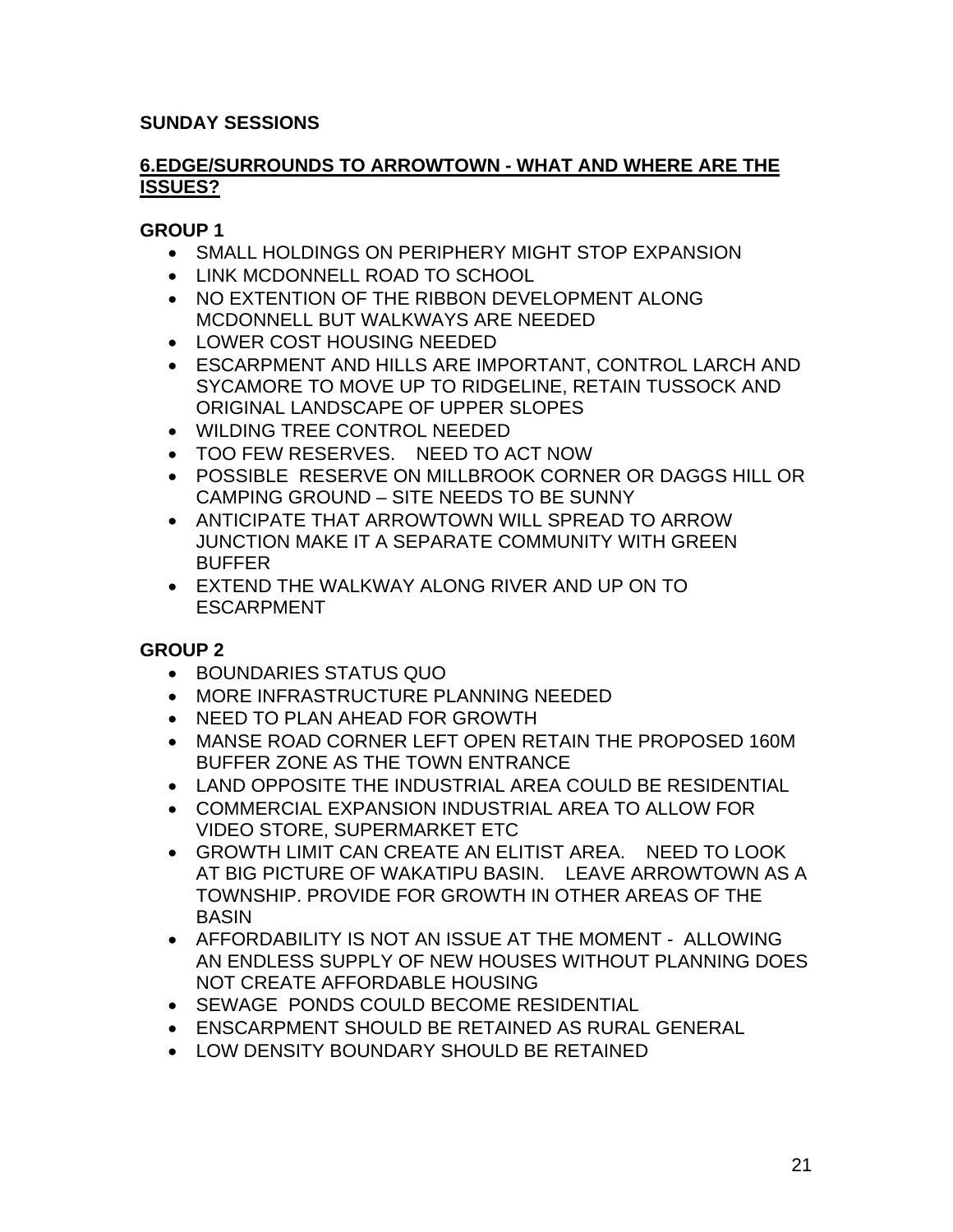- POPULATION GROWTH PUTS THE AREA UNDER PRESSURE. NEED TO RECOGNISE THIS AND MANAGE CHANGE
- BOUNDING MALAGHAN ROAD TO THE WESTERN BOUNDARY OF BUTEL PARK AND MCDONNELL ROAD TO THE RIVER, TO THE GOLFCOURSE – DEVELOPMENT TO CONTINUE, MORE **RESIDENTIAL**
- NO DEVELOPMENT BETWEEN MCDONNELL AND LAKE HAYES ROAD UNTIL MCDONNELL AND MALAGHAN BOUNDARY IS FULL
- THE RIVER SHOULD BE A DEFINING BOUNDARY WITH NOTHING BEYOND
- NO INTRUSION INTO HIGH ELEVATED AREAS
- INDUSTRIAL AREA IS NOT SUFFICIENT. COULD BE FURTHER DEVELOPMENT CONSIDERED NEAR THERE
- CONTINUE GREEN THEME. ENCOURAGE FUTURE SUBDIVISIONS TO ADOPT TREE THEMES
- TREES DEFINE TOWN PARTICULARLY IN AUTUMN
- ACCESS TO BE PROVIDED FROM MCDONNELL ROAD TO CENTENNIAL AVE AND MCDONNELL ROAD SEALED
- COUNCIL SHOULD PROVIDE FOR FUTURE TRAFFIC FLOW. CARRIAGEWAY FOR HEAVY TRAFFIC FLOW IN AN AREA PLAN
- MCDONNELL TO CENTENNIAL AVE TO GOLFCOURSE COULD BE LIFESTYLE BLOCKS WITH POTENTIAL FOR INFILL IN THE FUTURE

### **GROUP 4**

- RELAXED ABOUT EXPANDING BOUNDARIES TO THE NATURAL BOUNDARIES: GOLF COURSE TO THE SOUTH. SEWAGE SITE COULD PROVIDE FOR MIXED USE – RECYCLING, RESIDENTIAL, LIGHT COMMERCIAL, SPORTS
- MCDONNELL ROAD BLOCK COULD BE INCLUDED BUT DO NOT CROSS MCDONNELL ROAD
- WESTERN END MILLBROOK CREATES A NATURAL BOUNDARY
- 160 M SETBACK ON MALAGHANS ROAD SHOULD CONTINUE ON BOTH SIDES OF MANSE ROAD

- AT THE MCDONNELL CENTENNIAL AVE END OF TOWN THE MCDONNELL RESIDENTIAL BOUNDARY SHOULD BE RETAINED
- NEW ZONE ELDERLY PERSON ZONE? BLOCK ON THE HILLBROOK SITE AS A RETIREMENT VILLAGE?
- MCDONNELL CENTENNIAL AVE AREA EXTENDTHE RESTRICTION ON BUILDING ON THE FACE
- ACCESS OFF MCDONNELL TO THAT END OF TOWN TO ASSIST TRAFFIC MANAGEMENT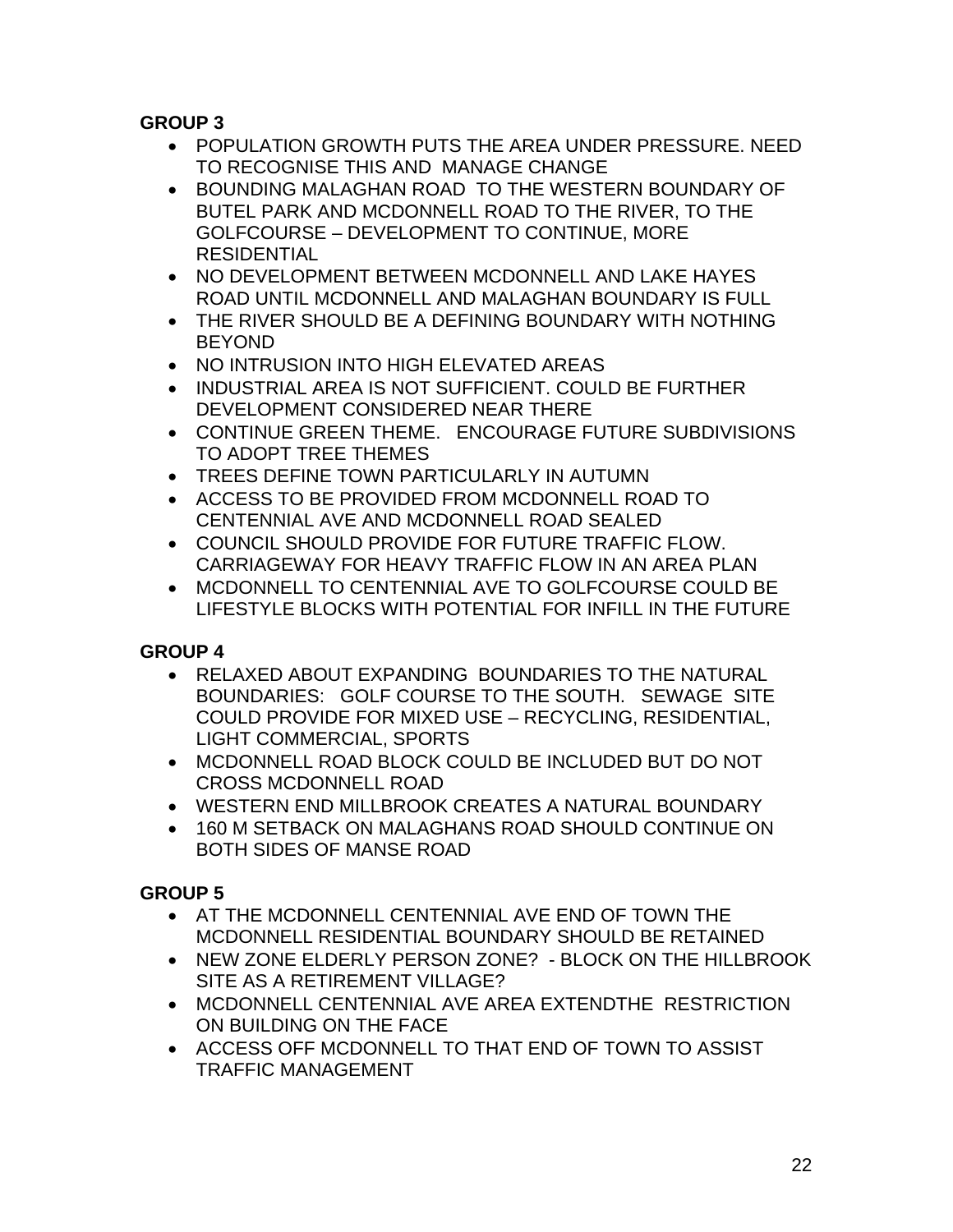- SEWERAGE PONDS AS A POSSIBLE GREEN WASTE ZONE OR LIGHT INDUSTRIAL AREA
- MANSE RD: CONTINUE LOW DENSITY RESIDENTIAL (EASTERN SIDE) TO THE BUFFER ZONE OFF MALAGHAN ROAD
- MALAGHAN ENTRANCE LOOKED AT, TRAFFIC CALMING NEEDED AND IMPROVEMENT TO APPEARANCE
- MANSE ROAD REQUIRES FOOTPATH OR SAFE WALKWAY
- PROTECT AND RETAIN THE RIVER FRONTAGE
- TOBINS TRACK PROHIBIT TRAFFIC. WILDING PINE AND BROOM CONTROL
- EXTEND RIVER TRACK TO ARROW JUNCTION LOOP TRACK (RIVER TRACK ORC FUNDED)
- RETAIN EXISTING WALKING TRACKS BUSH CREEK, SAWPIT NEW TRACKS WHERE POSSIBLE
- DAGG HILL (FEEHLY HILL) TRACK UPGRADE BROOM CONTROL AND WILDING PINE ISSUES

- BACKDROP TO NORTH AND EAST STAY SAME AUTUMN COLOURS
- TENURE REVIEW PUBLIC OWNERSHIP PREFERRED
- FLOODING/RIVER MANAGEMENT ARROW BUSH CREEK ORC ISSUES – MITIGATION NEEDED
- RIVER AREA WILD IN CHARACTER IMPORTANT TO RETAIN THAT. WANT MORE TRACKS
- WILDING TREES OK ON LOWER SLOPES. CONTROL OF SPREAD NEEDED
- DAGGS HILL (FEEHLYS) SEE CLEANED UP TRACK OPENED TO SUMMIT
- WHOLE HILL A RESERVE? MANAGEMENT REGIME POSSIBLY NEEDED
- BUFFER GREEN EITHER SIDE MALAGHANS ROAD SETBACKS DESIRED AS PER BUTEL PARK DECISION
- SURPRISE SPACE AT THE ENTRY INTO TOWN RATHER THAN RESIDENTIAL SPREAD
- CELLPHONE TOWER CONCERN REGARDING FUTURE LOCATION NOT AN OBTRUSIVE HILLTOP
- RESEVOIR (OLD AND NEW) PLANTED OUT TO BE LESS INTRUSIVE
- DEVELOPMENT ACCEPTABLE MANSE ROAD (NORTH SIDE) BUT NEED GOOD DESIGN CONTROL – SETBACKS, RESERVE LINKS TO BUSH CREEK
- BUSH CREEK IS UNDER-UTILISED
- MCDONNELL ROAD LOOKS LIKE A HIGHWAY- UNDESIREABLE
- PREFER GROUPS OF TREES TO SCREEN MCDONNELL ROAD AS OPPOSED TO HEDGE/SHELTER BELT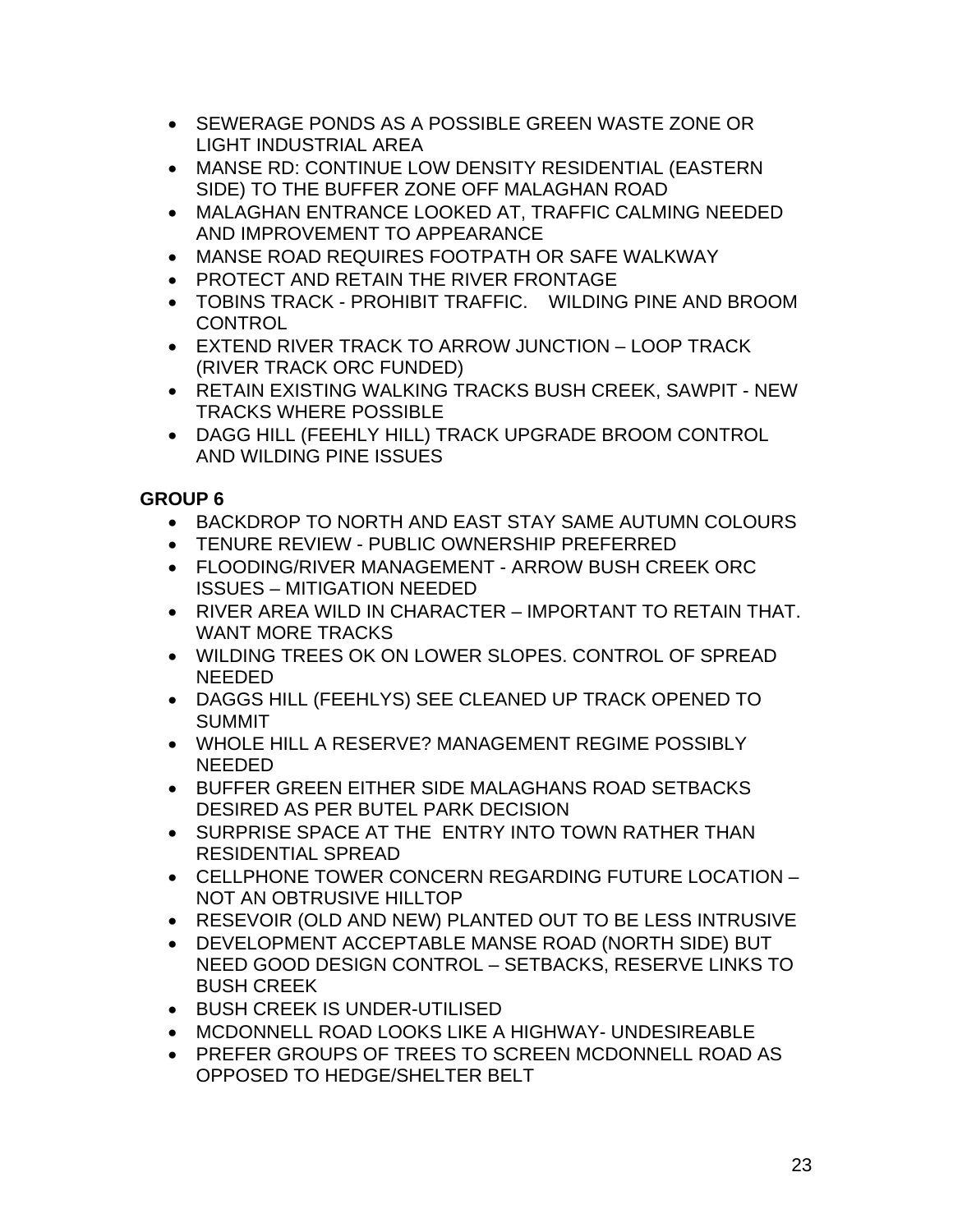- NO FURTHER BUILDING ON THE ENSCARPMENT ON MCDONNELL ROAD
- WALK TRACK TO LINK MCDONNELL ROAD TO THE SCHOOL TO TAKE THE PRESSURE OFF ADAMSON DRIVE
- CENTENNIAL AVE TOWN BOUNDARY TO BE HELD
- POTENTIAL EXISTS AT THE SEWAGE PONDS
- HOUSING FURTHER ALONG MCDONNELL ON A CASE BY CASE BASIS - POSSIBLY LIFESTYLE BLOCKS

### **7.TREES AND PATHS**

### **GROUP 1**

- AREAS OF CONCERN WHERE FOOTPATHS NEED TO BE DEFINED:
	- 1. MILLBROOK CORNER TO THE PRESBYTERIAN CHURCH MOVE 10M OFF THE CORNER
	- 2. BUSH CREEK MANSE ROAD TO THE CEMETERY, THE PRESCHOOL NEEDS A DEFINED PATH
	- 3. CENTENNIAL AVE TO THE SCHOOL TO ARROW JUNCTION
	- 4. CONCERN THAT THE CAMPING GROUND TO SCHOOL PATH IS NOT WELL DEFINED. PARKING ON PATH CAUSES WALKING OUT ON TO THE ROAD - NOT SAFE
	- 5. WELL DEFINED PATH NEEDED FOR MCDONNELL TO HOOD CRESC. - NEED WALKING LINKS
	- 6. BEYOND GOLFCOURSE TO CREEK AREA ON ARROW JUNCTION ROAD
- NEED TRAFFIC CALMING AT BOTH ENTRANCE WAYS GOLFCOURSE AND SCHOOL EXIT, LAKE HAYES ROAD
- TREES VERSUS POWER LINES A MAJOR ISSUE
- DECIDUOUS TREES LOOK GOOD IN TOWN
- REPLACE EXISTING TREES AS THEY DIE
- POPLARS AT MILLBROOK WHY ARE THEY THERE? PERHAPS COULD BE REPLACED WITH SMALLER TREES

- FOOTPATHS ARE NEEDED POSSIBLY NOT ON EVERY ROAD. POSSIBLY ON LINK ROADS ONLY
- NO KERB AND CHANNEL BUT ACCEPT IT NEEDS FURTHER INVESTIGATION
- KEEP THE VILLAGE FEEL
- LIGHTING BIG SAFETY ISSUE
- CARS PARKED ON FOOTPATH AREAS NEED TO CLEARLY DEFINE WALKING AREAS
- BEDFORD STREET IS A GOOD EXAMPLE
- A PATH IS NEEDED ON ADAMSON DRIVE INTO TOWN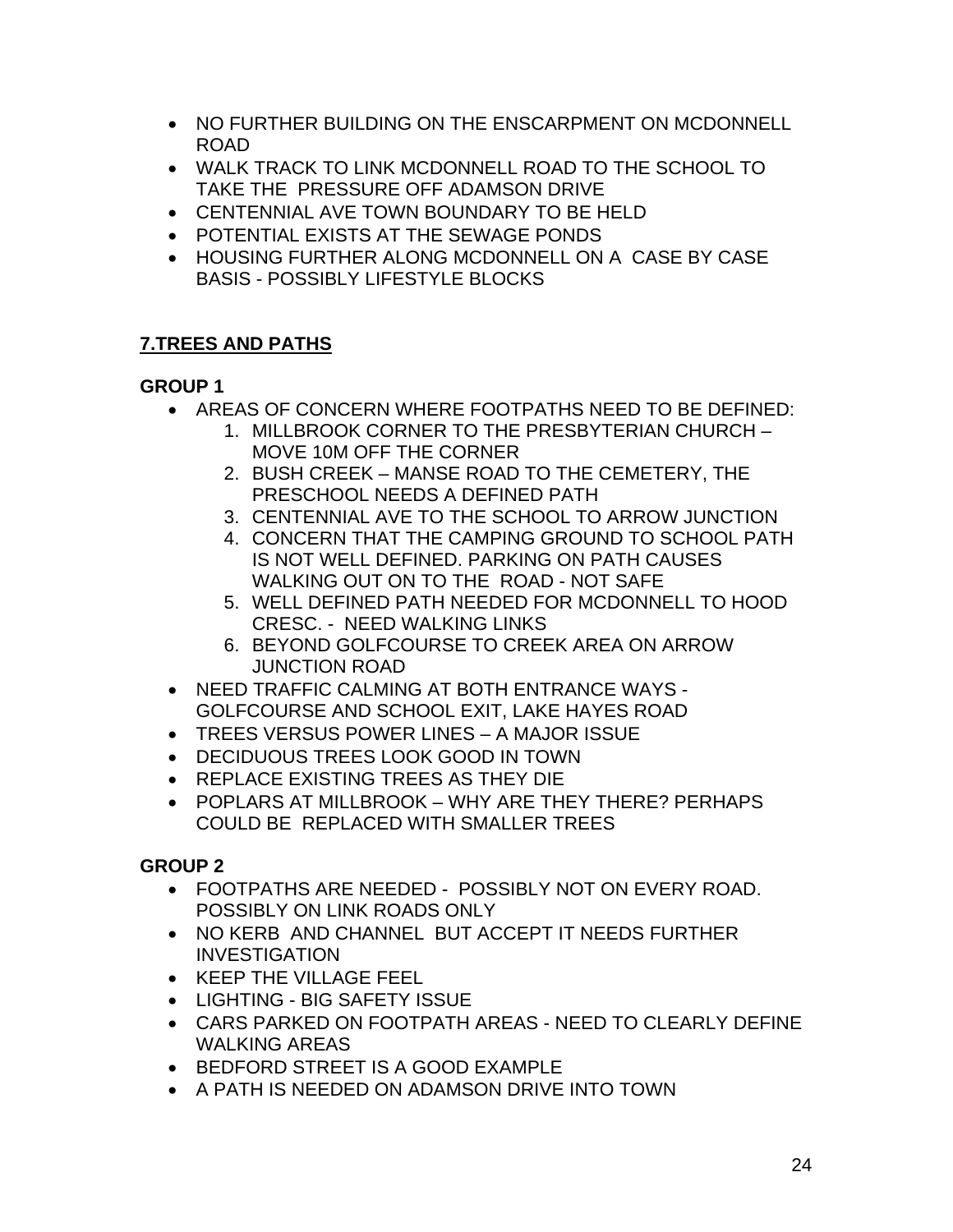- TREES NEED PRUNING
- THERE IS A PROBLEM WITH STORMWATER MANAGEMENT ON WILKSHIRE STREET TO THE FIRE STATION CORNER
- MAINTENANCE IS NOT SUFFICIENT
- REVISIT NEW SUBDIVISION TREE PLANNING REQUIREMENTS
- CENTENNIAL AVE DEVON STREET NEED TOWN FOOTPATH LINKS
- TOURISTS TURN GRASS VERGES ISSUE NEEDS ADDRESSING

- RECOG PROB FOOTPATHS BUT DON'T WANT THEM TO DOMINATE TOWN ENVIRONMENT
- FEEDER CARRRIAGEWAYS DEV AS FOOTPATHS
- SPEED HUMPS POSSIBLY TO ADDRESS TRAFFIC MAJOR ISSUE MORE POLICE PRESENCE REQUIRED
- CHILDREN RIDING BIKES ON FOOTPATHS A PROBLEM BUT SAFER THAN ROAD ALTERNATIVE
- LIKE STREETSCAPE LOOK AT PRESENT
- TREES PROBABLY NOT CARED FOR REMOVED BY DEVELOPERS NEED ALTERNATIVE
- COUNCIL POSSIBLY MANAGE TREES AND CHARGE DEVELOPERS FEE
- TREES PLANTED IN ADVANCE TO SUBDIVISION DEVELOPMENT
- ESSENTIAL TO ARROWTOWN CHARACTER
- SPACING PREFERRED TO INTENSIVE PLANTING
- DESIDUOUS MOST APPROPRIATE TO CHARACTER
- BETTER MAINTENANCE REQUIRED
- COUNCIL FOCUS ON TYPES HEIGHTS POLICY FOR RESIDENTS TO MANAGE

- WANT PATHS PEOPLE WALK ON SEAL RATHER THAN GRASS SAFETY ELEMENT NOT WHEELCHAIR FRIENDLY
- SURFACE OPTIONS GRAVEL IF COMPACTED M4 METAL WEAK CEMENT MIX NOT ONE SIZE GRAVEL – COLOUR CONCRETE - NOT PAVERS NOT JUST STRAIGHT CONCRETE
- ADAMSON DRIVE LEVEL GRASS VERGE
- SWALES PREFERED OVER K AND C
- SWALES NEED WIDER STREETS ISSUE IN NEW SUBDIVISIONS
- NOT MANY BIKES IN TOWN COULD BE REFLECTIVE OF LACK PATHS
- NEED TO EXPLORE DROP SPEED LIMIT IN TOWN TO 40 KM?
- TREES ADAMSON DRIVE TRIMMED
- INTERSECTION TREES NEED BETTER MAINTENANCE
- FAVOUR APPROPRIATE TREE PLANTING NEW SUBDIVISION FAVOUR DESIDUOUS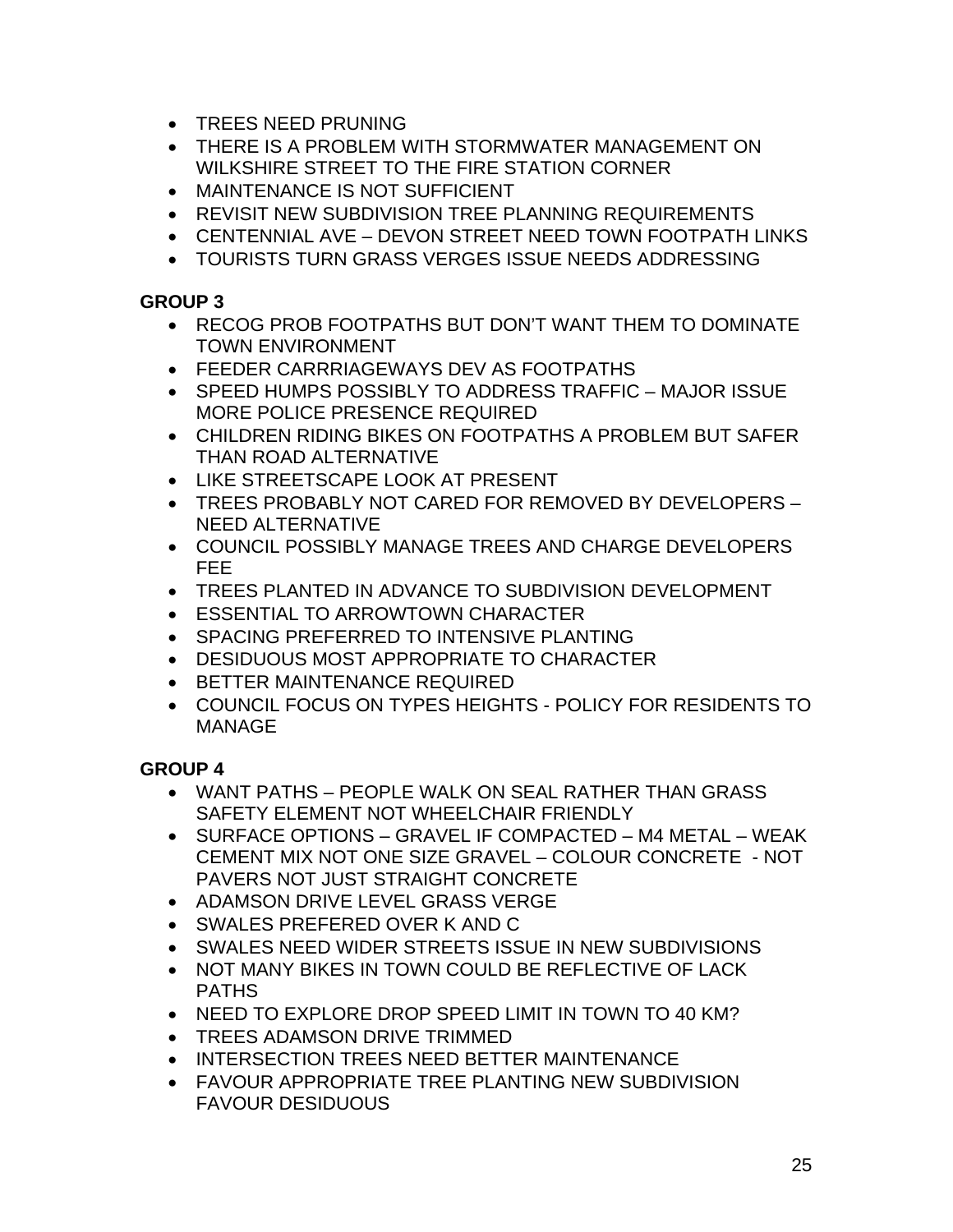- NO TREES NEAR CORNERS
- NO INVASIVE ROOT TREES
- DILEMMA HIST AREA HAS WIDE STREETS CONDUCIVE TO TREE PLANTING BUT NEW SUBDIVISION STREETS NARROW
- PREFER NOT INCREASE DENSITY HOUSING IN HISTORIC AREA

- MAINTAIN SENSE OF HISTORY WITH PATHS
- PRIORITISING NEEDS BIKES, PRAMS, PEDESTRIAN DONT NECESSARILY WORK TOGETHER
- LOW KEY FOOTPATHS MAIN ROADS CENT TO SCHOOL TRACK FROM SCHOOL TO JUNCTION FOR BIKE RUN WALK LINK TO SCHOOL
- COTTER AVE WALKING AT DUSK TRADITIONAL WALKING ON ROAD TRADITIONAL
- CONTROL VERGES BETTER TREE MANAGEMENT NEEDED
- ASPHALT IS SEEN AS OK IN APPEARANCE BUT THE WINTER SAFETY ISSUE WAS QUESTIONED. POSSIBLY AGGREGATE PATHS
- BETTER ACCESS IS REQUIRED AT BOTH ENDS OF TOWN. NEW PATH MANSE ROAD TO MILLBROOK - ALSO ACCESS FOR BUTEL PARK RESIDENTS
- LIBRARY TO FIRESTATION PEDESTRIAN ROUTE ACCESS IS A CONCERN RE SAFETY
- DESIGN A UNIQUE KERB AND CHANNEL SPECIFIC TO ARROWTOWN?
- NEED CONSISTENT TREE STREET PLANTING FROM OLD TO NEW AREAS OF TOWN

- CONSULT DESIGNERS RE MATERIALS FOR PATHS GRAVEL, CRUSHER DUST, EXPOSED AGGREGATE
- FOOTPATHS SHOULD MEANDER NOT STRAIGHT LINES
- ON ARTERIAL ROUTES FOOTPATHS PATHS AND TRACKS DON'T WORK BESIDE TRAFFIC – LOOK AT NEW RESERVES TO CREATE LINKS WITH A POTENTIAL NETWORK WITHOUT BEING ON THE ROAD
- SCHOOL, CAMP GROUND AND CBD AS HUBS LINKED TO BIKE WALK RIGHT THROUGH TO WHITECHAPEL – CONTAINED BY THE RIVER – CIRCUMNAVIGATE WHOLE AREA. NEED TO MAP AND DO IN STAGES, WORKING IN WITH ANNUAL PLAN PROCESS
- MULTI USE NETWORKS FOR CYCLING/ WALKING
- TREES MANAGEMENT IS A CONCERN. NEED CONTINUE STREET PLANTING - GOOD GRADE TREES ONLY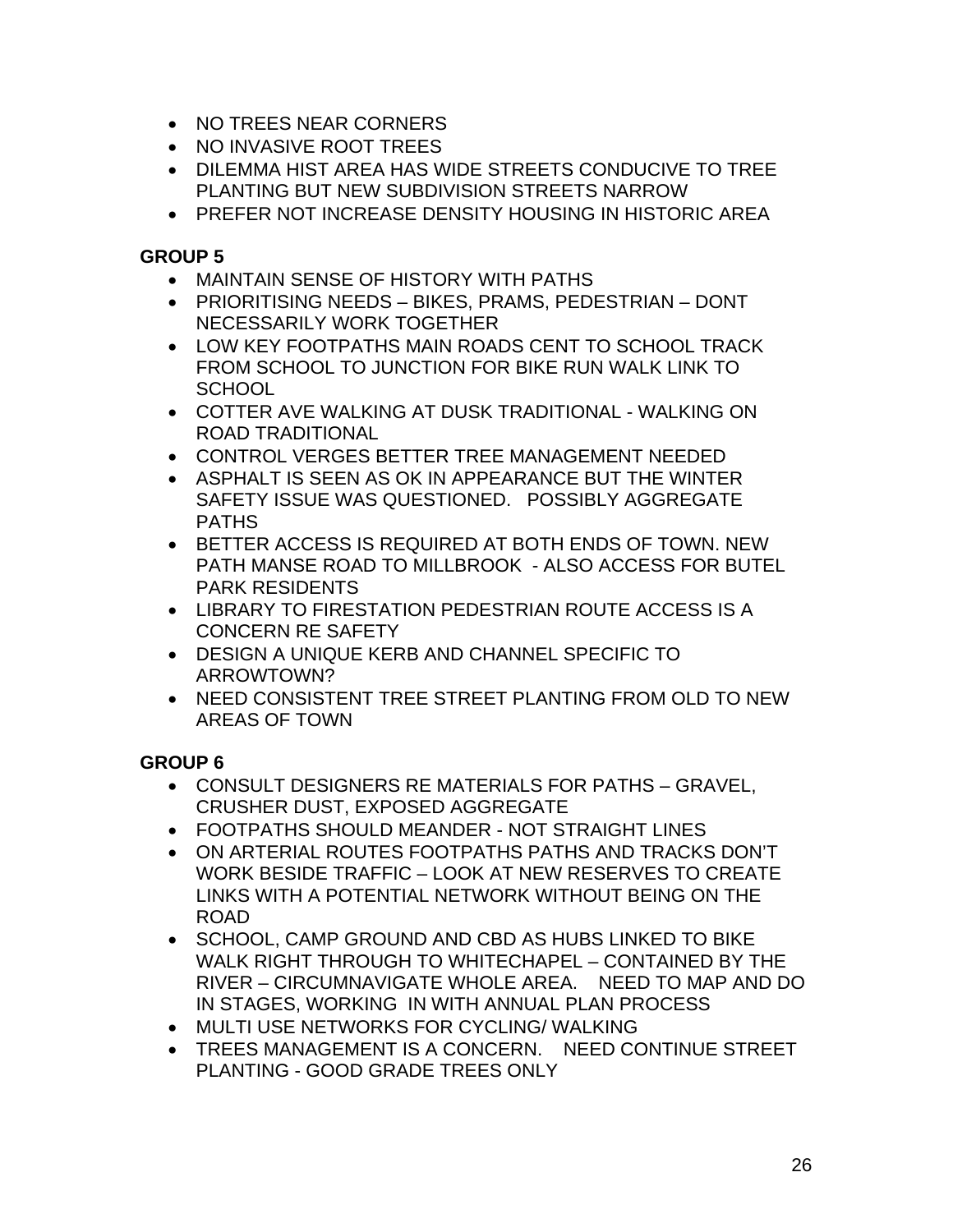- NEED TO MAKE RESERVES MORE INVITING SMALL SIGNAGE TO ENCOURAGE USE OF LINKS - WALK/ BIKE
- LANDSCAPING NEEDS TO BE REVIEWED IN NEW SUBDIVISION. WORK IN WITH WALK/BIKE LINKS

### **8.RETAIL GROWTH**

Groups discussed whether further retail growth should be provided for, and if so where and in what form

### **GROUP 1**

- SOMETHING HAS BE DONE BUT THIS GROUP COULD NOT AGREE
- CONCERN THAT LOSS OF LOCAL TRADE IN THE CENTRAL AREA WILL CAUSE PROBLEMS
- MINERS COTTAGES HAVE POTENTIAL POSSIBLY FOR TOURIST TRADE AS LONG AS FACADES ARE PROTECTED
- NON COMMERCIAL SIDE OF ARROW LANE LOOKED AT-CONTROVERSIAL. AREA ABOVE ARROW LANE WAS CONSIDERED BUT REJECTED MOSTLY
- OTHER SIDE BUCKINGHAM TOWARDS CHINESE VILLAGE IS POSSIBLY SUITABLE FOR CAFES AND RESTAURANTS BUT DOES NOT SOLVE THE LOCAL RETAIL PROBLEM
- 90 PERCENT OF THE COMMUNITY ALREADY SHOP AT REMARKABLES PARK
- AGREED THAT SOMETHING HAS TO BE DONE HARD QUESTION

# **GROUP 2**

- KEEP STATUS QUO. ACCEPT ISSUES AND MARKET DRIVEN STATUS OF SHOP TYPES
- INDUSTRIAL AREA IS A LOGICAL PLACE FOR A NEW DEVELOPMENT TO CATER FOR COMMUNITY NEEDS. MUST NOT COMPETE CURRENT AREA – NON TOURIST, LOWER RENTAL?
- DESIRE TO KEEP COMMERCIAL AREA TOGETHER BUT RECOGNISE NOT EASILY ATTAINABLE
- COVERAGE /HEIGHT? DON'T WANT TO LOSE THE HISTORIC FEEL. RETAIN STATUS QUO RULES

- ACCEPTABLE SMALL EXPANSION OF RETAIL IN EXISTING AREA FOR SMALL SCALE SERVICES ONLY
- EXPANSION POSSIBLY BEHIND MINERS COTTAGE TO ROMANS LANE
- NO NEED BULK RETAIL IN ARROWTOWN. PEOPLE GO TO FRANKTON
- NEED STATISTICS ON LOCALS' SHOPPING HABITS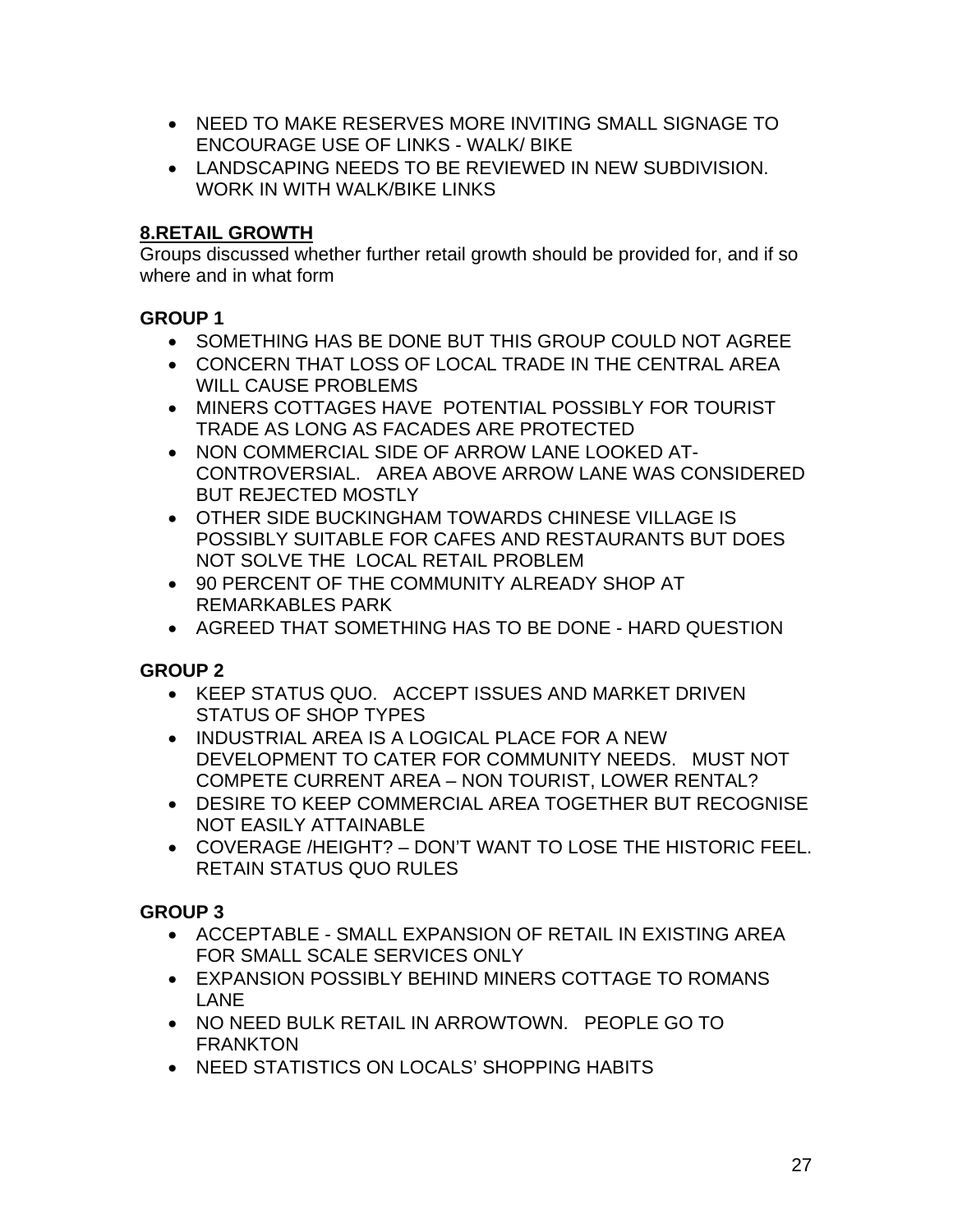• CBD COULD EXPAND ACROSS ARROW LANE - NOT APPROPRIATE FOR RETAIL BUT POSSIBLY OFFICE SPACE AS LONG AS IT STAYS AS A SERVICE ENTRANCE FOR SHOPS

### **GROUP 4**

- PRESSURE INEVITABLE
- RETAIN PRESENT BOUNDARY OF CBD. THE RETAIL MIX IS DICTATED BY COMMERCIAL REALITY
- TRADITIONAL BUSINESS IS SHIFTING FROM CBD
- POTENTIAL TO INFILL PARTICULARLY IN RAMSHAW LANE, MUSEUM, GOLD NUGGET
- LIGHT COMMERCIAL ON SEWAGE SITE PLUS POSSIBLY TRADITIONAL BUSINESS USE
- OFFICES ARE ALREADY GOING TO RESIDENTIAL AREAS OK
- NO SUPPORT FOR LARGE SCALE ACCOMMODATION –SMALL BOUTIQUE ONLY
- NO FAST FOOD FRANCHISES (BUT WE LIKE OUR FISH AND CHIPS)

### **GROUP 5**

- THE TOP SIDE OF ARROW LANE HAS POTENTIAL
- ARROW LANE HAS THE POTENTIAL FOR MIXED USE RETAIN PRESENT SCALE AND DENSITY
- MINERS COTTAGE ZONE HAS POTENTIAL FOR RETAIL SELECT
- RAMSHAW LANE DRAMATICALLY UNDER DEVELOPED POTENTIAL THERE
- LOWER BERKSHIRE STREET POTENTIAL NERVOUS DEBATE RE **THIS**

- NO DESIRE TO EXPAND BOUNDARIES
- LIKE ELEMENT OF SURPRISE DOWN BERKSHIRE HILL
- POTENTIAL INFILL
- MINERS COTTAGES CRAFTS, SMALL PROFESSIONAL OFFICES RIGID SIGNAGE CONTROLS, DAYTIME ONLY, LOW IMPACT
- GIVE DEVELOPERS THE MESSAGE RE THE DESIRE FOR DIVERSITY AND SHOPS FOR LOCALS – PROVIDE FOR A VARIETY OF RENTS
- LIKE THE "EXPLORE" FACTOR NO DESIRE FOR A SHOPPING CENTRE COMPLEX
- SUPPORT ADAMSON DRIVE COMMERCIAL AREA IE SMALL DAIRY
- THE INDUSTRISERVICE BUSINESSES HARDWARE GARDEN **SUPPLIES**
- GET CBD TIGHT (INFILL) BEFORE EXPANDING
- SERVICES IN CBD NEED TO ENSURE THE AREA IS PROPERLY CATERED FOR WITH RUBBISH REMOVAL, DELIVERY ACCESS ETC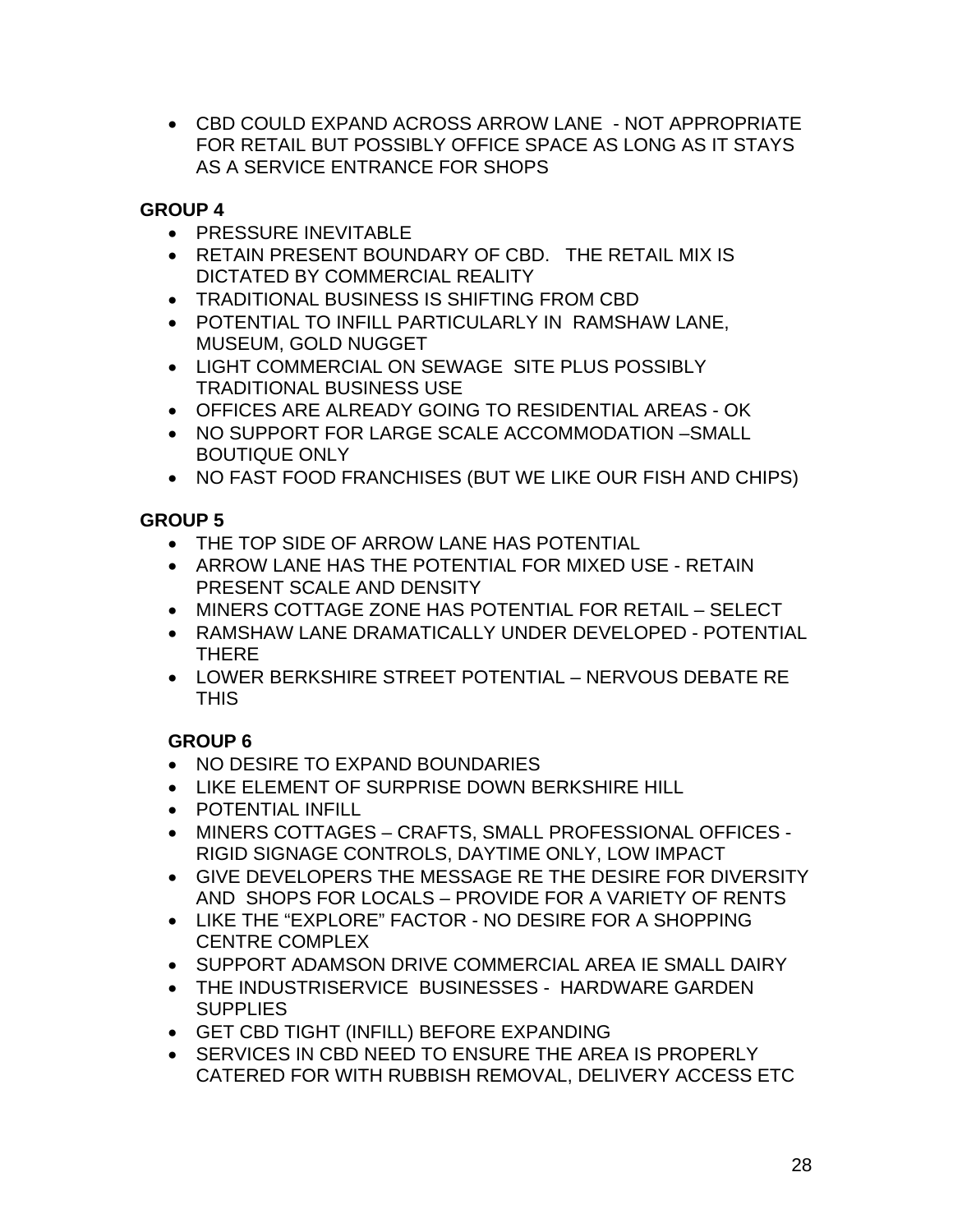• SMALL SCALE ACCOMMODATION AT A MIXED PRICE RANGE IS OK IN THE RESIDENTIAL AREA

### **9. PROFESSIONAL AND OFFICES/ ACCOMMODATION**

Groups discussed appropriate locations and provisions for professional and other office accommodation

### **GROUP 1**

- SPECIFIC ZONE FOR PROFESSIONAL OFFICES WOULD ENCOURAGE SUPPORT FOR LOCAL BUSINESS
- TWO STAGES: 1 MINERS COTTAGES 2 FROM MOBIL STATION TO BUCKINGHAM STRETT
- ONSITE PARKING REQUIREMENT
- MUST HAVE RESIDENTIAL COMPONENT
- SIGNAGE MUST BE LOW KEY
- MAXIMUM STAFF OF SEVEN
- ACCOMMODATION SHOULD STAY DISPERSED AND SMALL
- NO SPECIFIC ZONE FOR ACCOMODATION
- ANY ACCOMMODATION RESOURCE CONSENT PROPOSALS SHOULD BE PUBLICLY NOTIFIED
- SUGGEST ACCOMMODATION BY SEWAGE PONDS AREA (minority view)

- PROFESSIONAL OFFICES SHOULD BE ALLOWED ON A CASE BY CASE IN THE RESIDENTIAL AREA
- THEY MUST PROVIDE OFF STREET PARKING
- A CLEAR DEFINITION OF PROFESSIONAL OFFICE IS ESSENTIAL NO RETAIL
- CURRENT LIMIT TO THREE STAFF IS TOO RESTRICTIVE
- AN OCCASSIONAL OFFICE WITH LOW IMPACT DESIGN IS GOOD USE LAND
- CONCERN THE A BUSINESS ZONE WOULD ATTRACT BUSINESS FROM OUTSIDE ARROWTOWN. HOWEVER A MIXED USE ZONE IS PROBABLY USEFUL. BUSINESS USE SHOULD BE DISCRETIONARY ELSEWHERE IN THE RESIDENTIAL AREA
- PROFESSIONAL OFFICES GIVE A GOOD MIX TO THE TOWN
- ACCOMMODATION RULES SHOULD REMAIN STATUS QUO IE DISPERSION RETAINED AND SMALL SCALE
- CAMPING GROUND NEEDED BUT SHOULD POSSIBLY ALSO PROVIDE FOR RECREATIONAL USE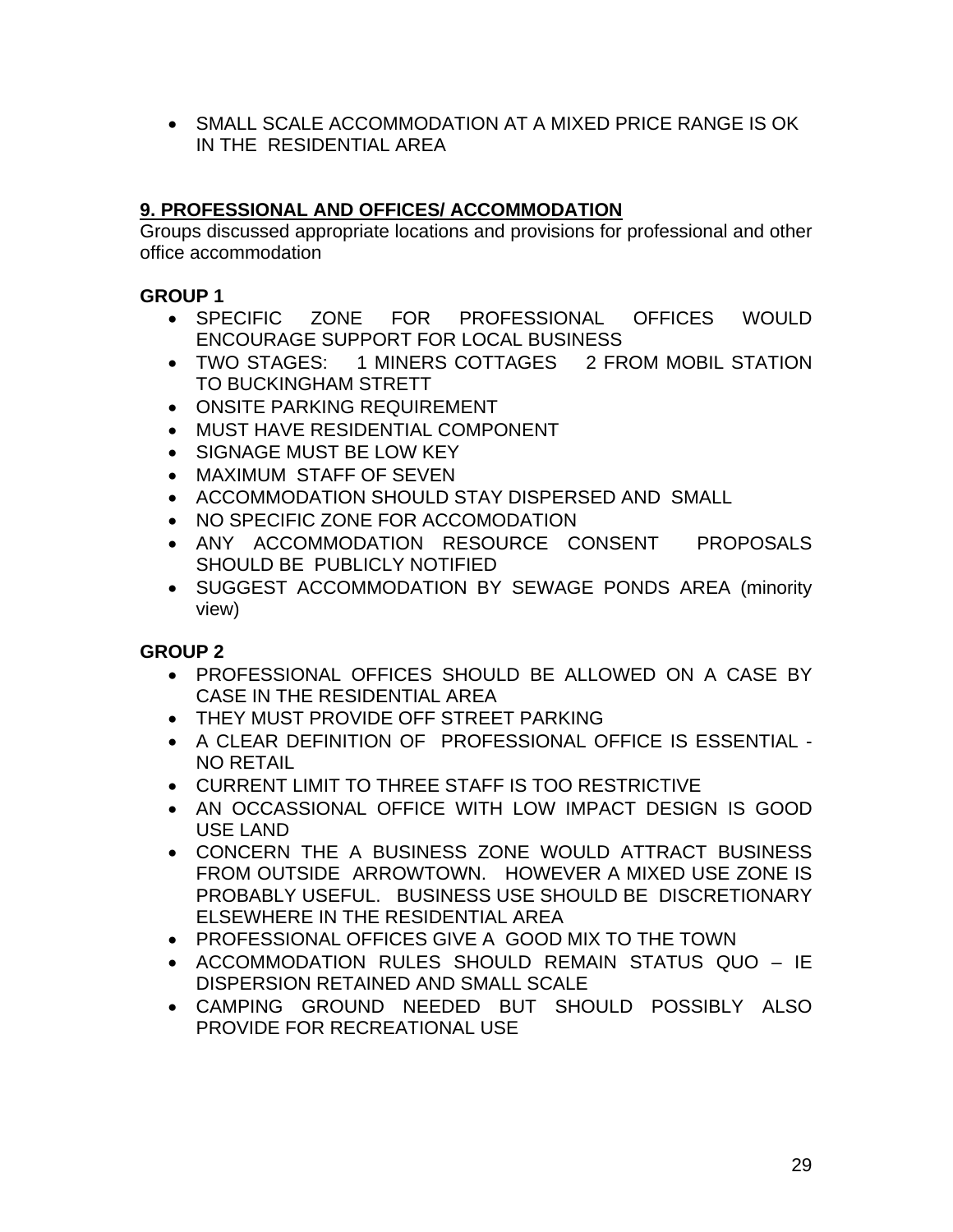- PREFER OFFICES SPREAD RATHER THAN IN A DEFINED AREA
- BEYOND THE HISTORIC ZONE THERE COULD BE SOME HOME RELATED BUSINESS ACTIVITY BUT ONLY LIMITED AND LINKED TO RESIDENTIAL OCCUPANCY
- OFFICE AND LOW KEY RETAIL WOULD BE SUITABLEIN THE MINERS COTTAGES
- DON'T FAVOUR BACKPACKER ACCOM NOT ARROWTOWN STYLE
- DON'T FAVOUR LARGE SCALE HOTELS
- ACCOMMODATION KEPT TO FOUR GUESTS
- FOR ANY MORE MAKE NON COMPLYING IE NOTIFIED CONSENT APPLICATIONS
- PREFER TO SEE DISPERSED AND LOW KEY SIGNAGE CONTROLS

# **GROUP 4**

- HOME BASED BUSINESS ARE OK BUT RESTRICT SIZE
- MUST PROVIDE CARPARKING
- NO RETAIL ACCEPTTHAT IT CAN BE DIFFICULT TO DISTINGUISH
- KEEP OFFICES IN THE CBD NO RETAIL IN ARROW LANE
- POTENTIAL FOR CONFLICT IN RESIDENTIAL AREA EG BUILDER'S GOODS STORAGE
- EFFECT OF EMPLOYEES/PARKING SHOULD BE CONSIDERED
- ACCOMMODATION EXCLUDE MASS MARKET
- RECOGNISE NEED FOR MORE, BUT NEED LIMITS
- WELL DISPERSED
- STATUS QUO OK
- NO LOGOS OR MULTI NATIONAL CHAINS
- LODGES ON A CASE BY CASE BASIS ON THE RESIDENTIAL AREA
- TOO MUCH ACCOMMODATION AT PRESENT IS NON NOTIFIED

- PROFESSIONAL OFFICES ARE HAPPENING ALREADY IN RESIDENTIAL AREAS
- CONCERN THAT SMALL SCALE OFFICES CAN DEVELOP INTO LARGER OPERATIONS
- SIGNAGE AND PARKING ARE ISSUES OF CONCERN
- BEHIND ARROW LANE COULD BE MIXED USE
- ZONING STATUS QUO
- PROFESSIONAL OFFICES IN RESIDENTIAL AREA SHOULD BE RESIDENTIAL IN ARCHITECTURE
- CUMULATIVE EFFECT IS AN ISSUE. CONSIDER ON A CASE BY CASE BASIS
- ACCOMMODATION SHOULD BE SMALL SCALE AND FIT INTO RESIDENTIAL STRUCTURE OF ARCHITECTURE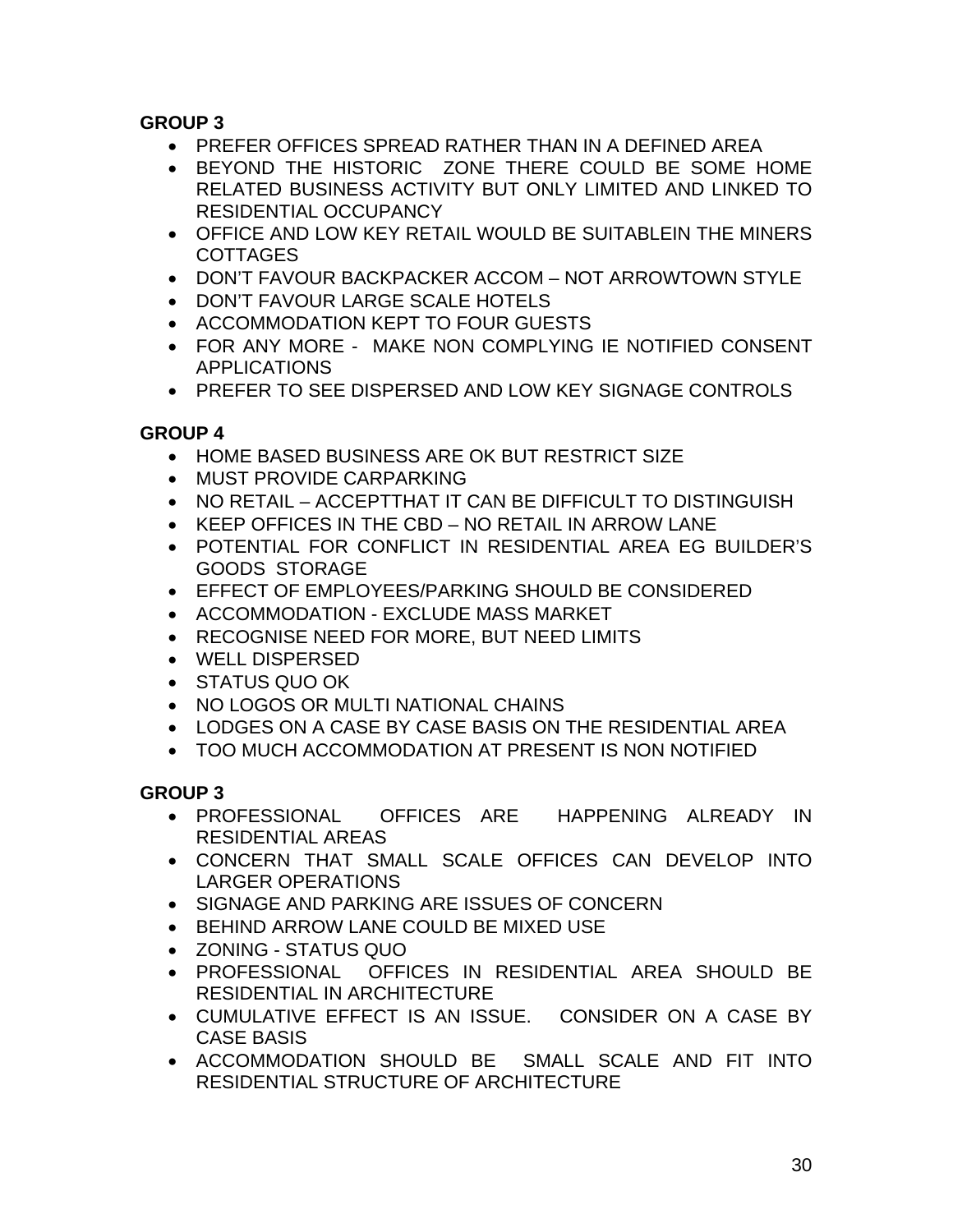- NO FIXED ROOM NUMBER SHOULD BE SET. IT SHOULD BE SITE SPECIFIC, DEPENDING ON THE ABILITY TO ACCOMMODATE PARKING AND DEAL WITH NOISE ISSUES
- MIXED ACCOMMODATION FOR ALL BUDGETS
- DISCERNING BACKPACKERS ONLY
- CAMPING GROUND PROVIDES AFFORDABLE ACCOMMODATION
- •

#### **10.COMMUNITY NEEDS**

Groups discussed needs for community facilities, and locations

- MORE WALKING TRACKS
- CENTENNIAL BRIDGE TO WHITECHAPEL, TOBINS TO ARROW SPURR, UPGRADE BUSH CREEK, KEEP PAPER ROAD NEXT TO THE CHINESE VILLAGE. POSSIBLY INCLUDE AN OLD ORCHID IN AN UPGRADE OF BUSH CREEK RESERVE. ARBORETUM - LUPINS KEPT
- MAINTAIN RIVER RESERVE PARK-LIKE AREAS
- TEENAGE FACILITIES ARE DIFFICULT –SKATEBOARD PARK
- A MULTI PURPOSE BUILDING AT CAMP GROUND COULD PROVIDE FOR BASKETBALL, CLIMBING WALL ETC
- POOL RELOCATED IN THE LONG RUN, POSSIBLY AT THE CAMPING **GROUND**
- PLAYGROUNDS ARE UNSUITABLE FOR YOUNG CHILDREN AND NEED UPGRADING
- STREET FURNITURE IS NEEDED BESIDE LIBRARY AND ON BUCKINGHAM GREEN OPPOSITE LOCATIONS
- THERE ARE NO FORMAL GARDENS IN ARROWTWON. POSSIBLY A TIERED GARDEN ON BUTLER GREEN?
- POSSIBLE DOWNGRADE OF STREETS IN THE HISTORIC AREA. PLANT ORCHARDS OR TREES TO CREATE A ONE WAY EFFECT. TURN INTO PARKS BY LIMITING TO SMALL CARRIAGE WAYS-POSSIBLY ANGLESLEA STREET AS AN EXAMPLE
- ARROWTOWN NEEDS MORE ELDERLY HOUSING. PUSH FOR THE OLD SCHOOL SITE ABBEYFIELD PROJECT. POSSIBLE SITE FOR ELDERLY HOUSING IN THE PRESBYTERIAN CHURCH AREA
- USER FRIENDLY FOOTPATHS ARE REQUIRED FOR THE ELDERL
- GRANNY FLATS OR OTHER DUAL RESIDENCY PROVISION IS OK AREA C
- RIVER RESERVE SHOULD BE KEPT WILD FOR PASSIVE RECREATION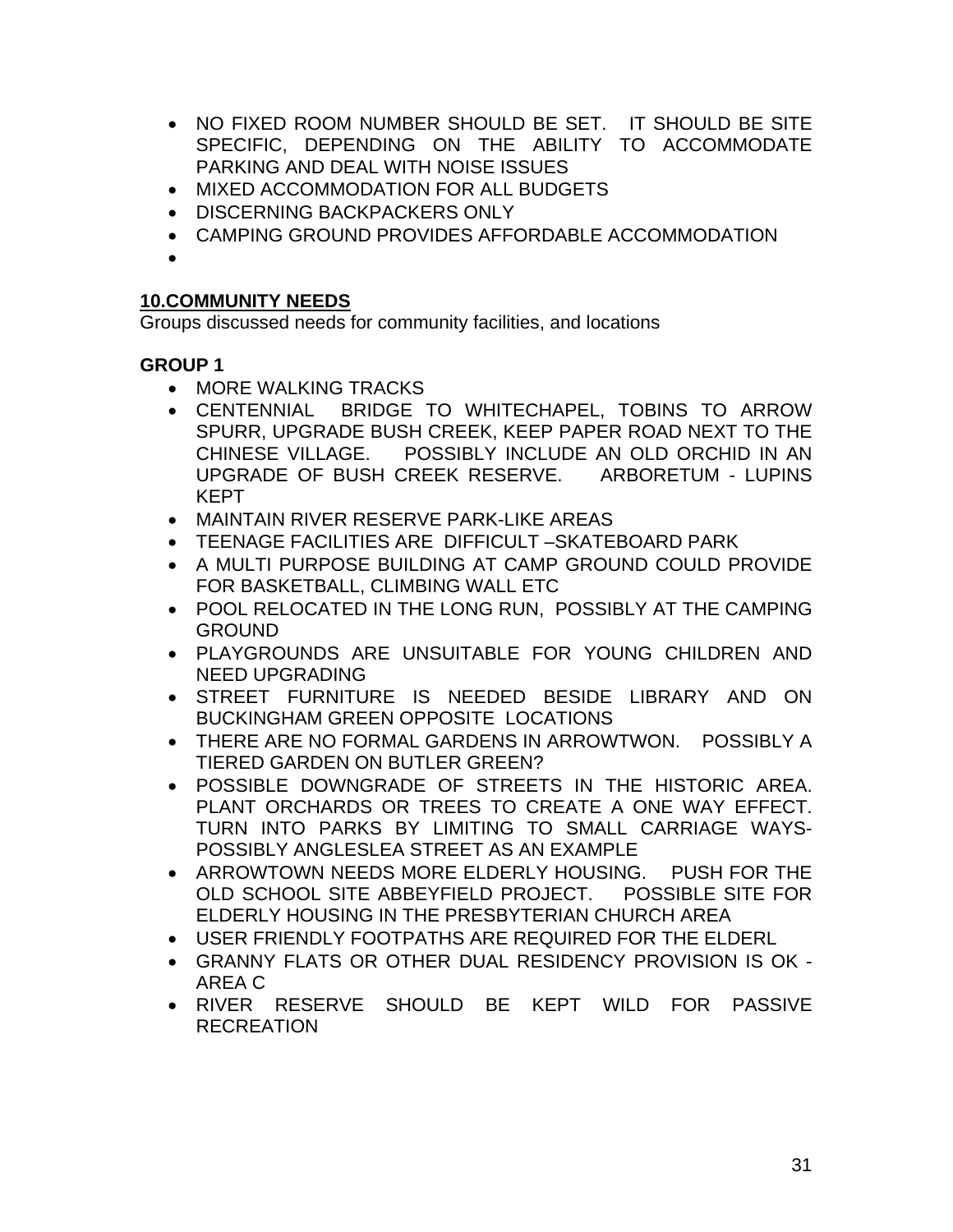- PLAN FOR TEENAGERS. MUMBERS WILL INCREASE DRAMATICALLY IN THE NEXT TEN YEARS
- RETAIN AND UPGRADE THE SWIMMING POOL
- CLIMBING WALLS, GYM ETC
- ICE SKATING RINK?
- A PRE SCHOOL IS REQUIRED AT THE NEW END OF TOWN
- RIVER RESERVE SHOULD BE RETAINED AND EXTENDED IF POSSIBLE WITH NEW TRACKS

### **GROUP 3**

- LIGHTING AT SKATEBOARD PARK? ARGUMENTS PRO AND CON LIGHTING AS A SECURITY MEASURE
- GROUP WAS HAPPY WITH THE PRESENT TENNIS COURTS. DO WE NEED A SQUASH COURT?
- UPGRADE OF CAMP GROUND FACILITIES SUPPORTED BUT NOT TO FIVE STAR LEVEL LIKE QUEENSTOWN - THREE STAR IS ADEQUATE – THE CAMPING GROUND HAS A SOCIAL FUNCTION BEING AN ACCOMMODATION BACKSTOP
- LINK RESERVES WITH PATHS
- THE GROUP LIKES RUGBY IN THE CAMPING GROUND RETAIN
- DOG PROBLEM NEEDS TO BE ADDRESSED
- MORE SIGNAGE IS REQUIRED AT THE CAMP GROUND
- PROGRESS POOL UPGRADE AND HEATING
- IF/WHEN AN EVENT CENTRE AQUATIC CENTRE GOES AHEAD, STILL KEEP AN ARROWTOWN POOL
- THERE IS A LACK OF ORGANISED YOUTH GROUPS. SUPPORT MORE YOUTH FACILITIES
- HOUSING FOR THE ELDERLY: SUPPORT ABBEYFIELD. DON'T SUPPORT AN ELDERLY HOUSING ZONE, BUT ENCOURAGE DEVELOPERS BY MAKING PLANNING RULES APPROPRIATE
- RESERVES AND THE RIVER AREA NEED MORE SIGNAGE TO RAISE AWARENESS. LIKE NATURAL STATE BUT NOT NOXIOUS WEEDS - NEED NATIVE PLANTINGS IN PLACE OF WEEDS
- A PATH IS REQUIRED TO WHITECHAPEL
- UPGRADE TOBINS TRACK TRAILBIKES ARE AN ISSUE PARTICULARLY WITH NOISE AND SAFETY. BETTER SIGNAGE IS NEEDED AND POSSIBLY BARRIERS
- THE COMMUNITY IS OFTEN UNSURE OF RESERVE STATUS

- POOL PROGRESS UPGRADE
- FUND FOR SQUASH COURTS MUST BE USED OR WILL BE LOST
- THE SCHOOL IS TO BUILD A NEW MULTI PUPOSE HALL NEEDS SUPPORT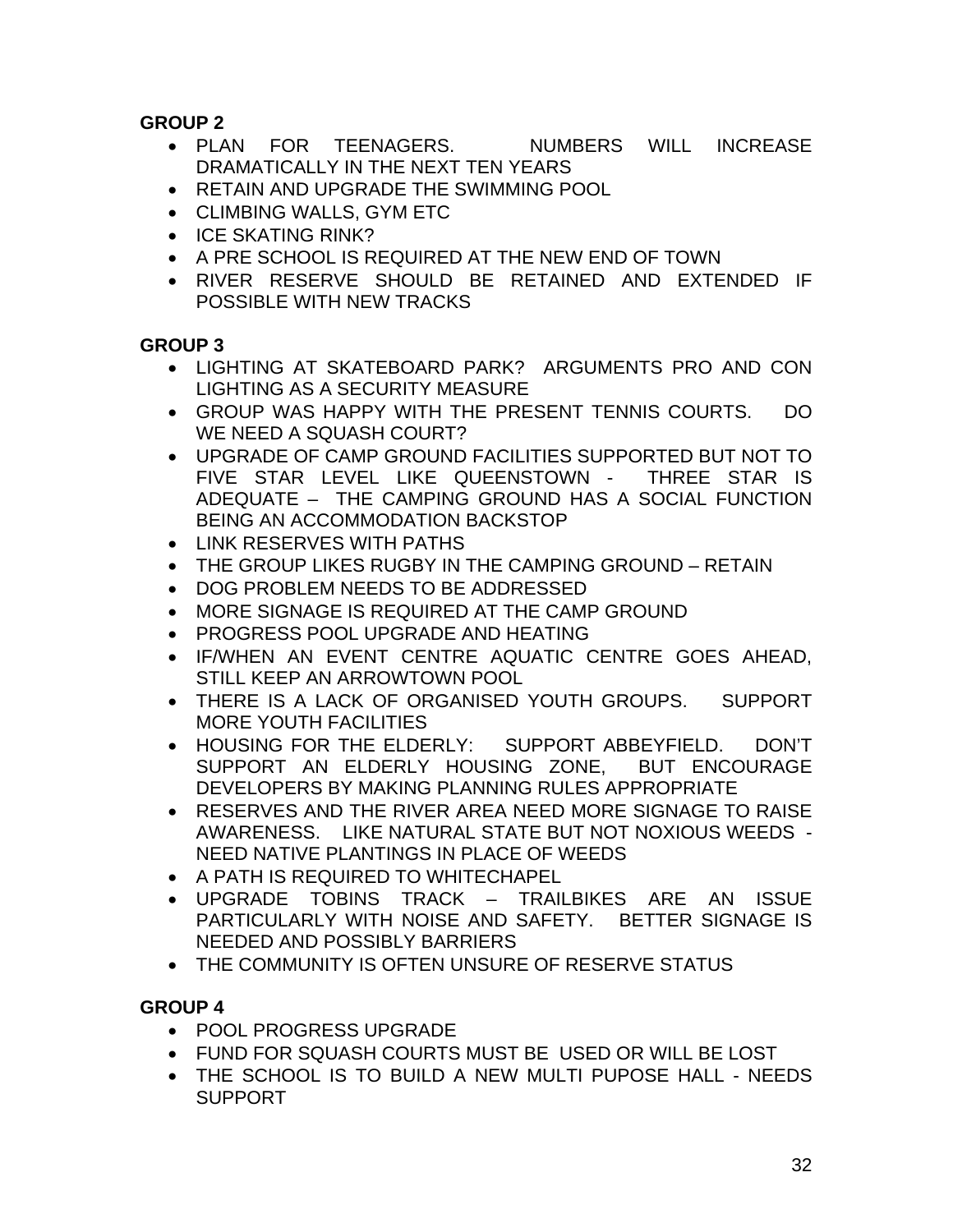- SEWAGE PONDS POSSIBLE SKATING RINK, SOCCER FIELD OR GREEN WASTE
- TWO PRESCHOOLS AND PRIMARY SCHOOL ARE OK FOR NOW AND THE SCHOOL HAS LAND TO EXPAND FOR 10 YEARS GROWTH
- YOUTH FACILITIES ARE NEEDED. NEEDS COORDINATION
- NEED MORE ELDERLY HOUSING POSSIBLY THROUGH ZONING TO ENCOURAGE THEIR DEVELOPMENT. POSSIBLY SHOULD BE CONNSIDERED AS A WIDER DISTRICT ISSUE. QLDC TO ACT
- RIVER NEEDS CONTROLS. RIVER FLOODING MITIGATION MANAGEMENT IS REQUIRED TO HELP PRESERVE THE BEACH FOR RECREATIONAL USE AND A CARPARK
- SKATE PARK IS OK BUT AREA NEEDS A MANAGEMENT PLAN
- TRAILBIKES ARE AN ISSUE NOISE POLLUTION
- ADAMSON SUBDIVISION EXISTING WALKWAYS ARE OK BUT REQUIRE BETTER MAINTENANCE
- ROSE DOUGLAS PARK IS AN ISSUE. ADDRESS WITH RESERVE CONTRIBUTION FUNDING

- A SPORTS FIELD IS NEEDED POSSIBLY SEWAGE LAND OR POSSIBLY BUTEL PARK SETBACK LAND, BUT FIRST CHOICE WOULD BE THE CAMPING GROUND
- LANDSCAPING PLAN HAS BEEN DONE FOR THE SKATEPARK SHOULD BE IMPLEMENTED AS SOON AS POSSIBLE
- THE POSSIBILITY OF AN ICE SKATING RINK SHOULD BE INVESTIGATED. EXPENSIVE BUT TRADITIONAL WINTERS ARE CHANGING AND MORE ACTIVITIES ARE SOUGHT
- TOILETS NEEDED: EG BUTLER PARK NEAR THE CHINESE **SETTLEMENT**
- HOUSING FOR ELDERLY SUPPORT ABBEYFIELD
- ELDERLY HOUSING SHOULD BE TIED INTO SERVICES POSSIBLY ADDRESS THOUGH GRANNY FLATS BUT CONCERNS WERE FELT RE CONTROLS. FAVOURED BECAUSE IT ENCOURAGES THE EUROPEAN SCENARIO OF FAMILIES IN ONE AREA
- OLD SCHOOL HOUSE WOULD BE A GOOD SITE FOR A PRE SCHOOL
- SPECIALIST EDUCATION (LANGUAGE, HOSPITALITY EDUCATION) WOULD BE A POSSIBLE ASSET. IN CONJUNCTION WITH MILLBROOK?
- RIVER RESERVE SHOULD REMAIN WILD. MAY BE MORE MANICURED NEARER TOWN. NOXIOUS PLANT MANAGEMENT IS REQUIRED.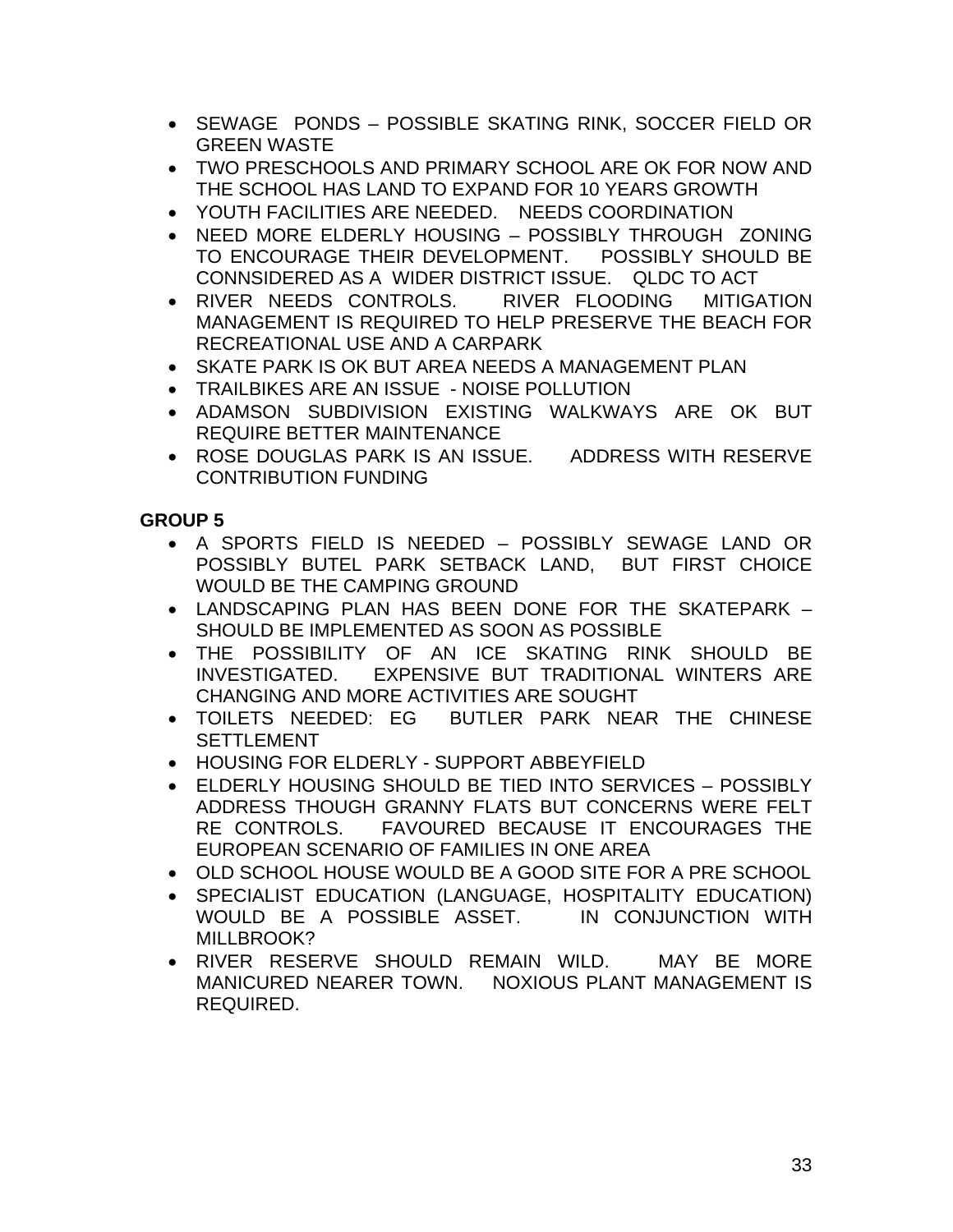### **Summary of Written Submissions Received**

### **1. Traffic. Growth. Reserves**

- Dangerous driving increasing. Greater policing presence required
- No parking in Buckingham Street, but not a mall working street
- Strict enforcement of planning controls to encourage green and spacious appearance. Cap growth to retain village feel
- River reserves to be tidied up, but not manicured. Remove noxious weeds.

### **2. Traffic and Parking. Community Facilities**

- Close Buckingham to traffic at all times (map supplied)
- Ramshaw St one way West to East. Angle parking one side, parallel on the other (to replace Buckingham Street parking)
- Extend overflow carpark to beyond Poplar Lodge
- Extra carparking on Dudley's Green. Replace paddock look with Arrow River gravel and seal
- Shorten Marshal Park area and provide bus drop off point
- Provide information Centre on Marshal Park with video info. on local features.

### **3. Traffic**

• Close the northern end of Anglesea St. to link the reserve stretching from the fire station to the Anglican church. Improves the town entrance and removes a dangerous intersection. Supported by majority of Anglesea St residents.

### **4. Walking Tracks**

- Provides history of work on Arrowtown/Macetown track and its use
- Proposes 3 more bridges, with details of type, proposed locations, and suggestions for funding

### **5. Industrial Sites**

- Shortage of sites for tradespeople and heavier contracting. A larger industrial zone is required. Old oxidation pond site a possibility.
- Bush Creek Rd industrial zone site recently sold, leases terminated and costs increased

### **6. Traffic Issues – Industrial Estate**

- Huge increase in heavy and bus traffic into town, via Berkshire St excessive speed and engine braking
- Traffic for industrial estate should not travel via historic precinct could travel down Manse Rd. to Malaghans Rd. From Arrow Junction, travel via Hogans Gully and McDonnell Rd.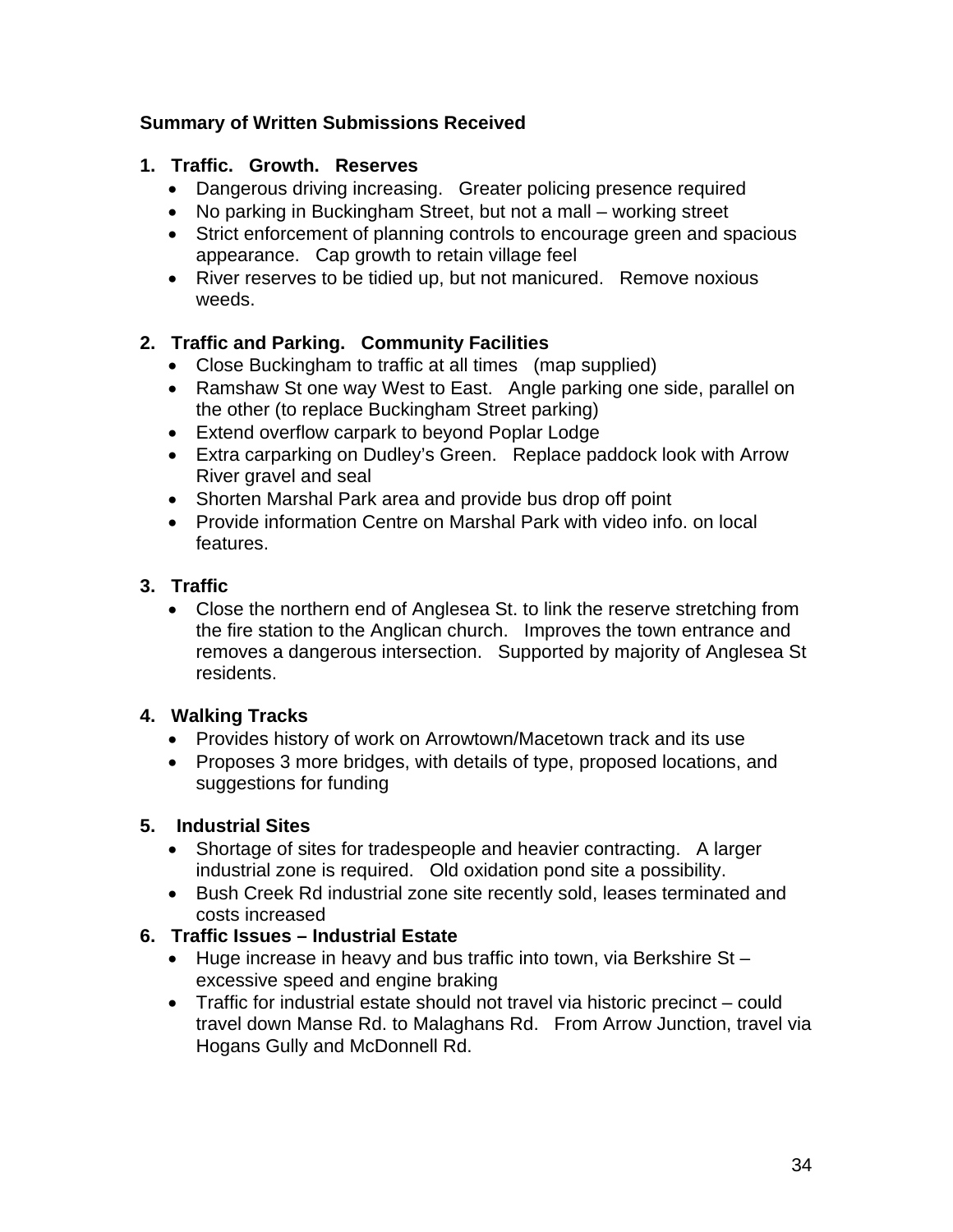### **7. Infill Housing Provisions**

• Proposals for encouraging attractively placed infill housing require amendment to site density provisions, but not coverage or height limitations (diagram provided).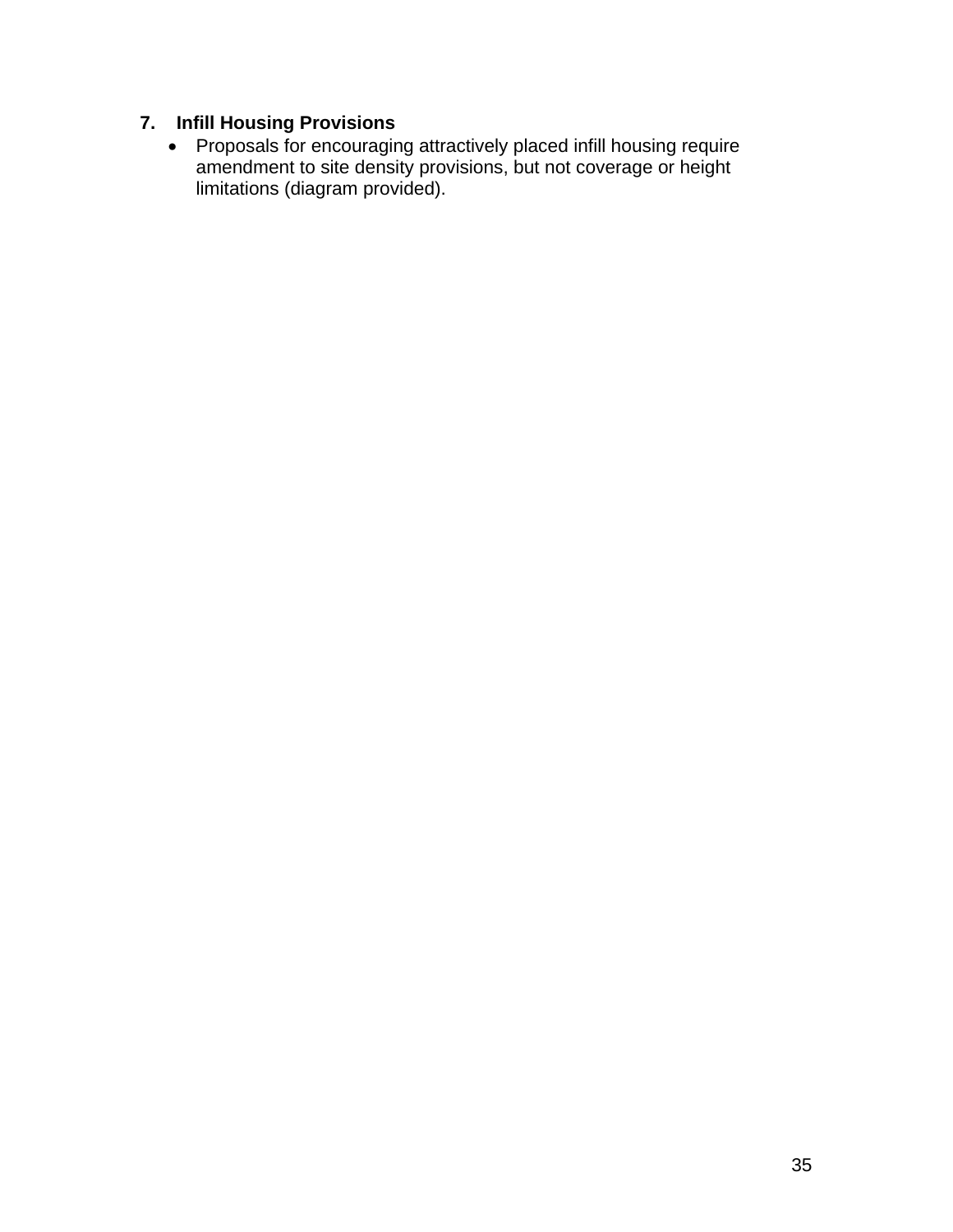Summary of the 1994 Charette Report

Arrowtown has a special character from its discrete location. It is not widely displayed on an open shore like other towns in the District. The town is tucked into a corner of the dramatic glaciated Arrowtown Basin, behind Feehlys Hill and surrounded by mountains and the glacial plateau of Crown Terrace. Its topographical containment has meant it has traditionally been come upon by surprise, a pleasant surprise easily accessible within the wider basin. The rural and dramatic moraine lands provide a dramatic buffer to different developments and different pressures elsewhere in the basin and elsewhere in Central.

Developed on a flight of river terraces which are followed by the street and building pattern, Arrowtown rises as an amphitheatre above the Arrow River, the town is framed by mountains and hill. It appears as a snug location for a town, giving it a strong sense of place.

The town also has a special additional value from its unique built heritage. The town proudly displays and celebrates its age. Its origins. The known as Fox's, the town sprang up in 1862 with the gold rush in the Arrow River.Arrowtown has since been rural service town, holiday town for cribbers and campers, visitor town, and, home to workers in Queenstown. However, for the heart of Arrowtown, the mining town origin remains a proud heritage.

The expressions of the early town, in the historic main street and commercial buildings, tiny cottages, great trees, spaciousness, low key streets, have a cohesion. There is a sense of equality in the town rather than grand individual houses or grounds. A people place. A family place. Quiet and peaceful – especially in the evenings. A walking town. A place for living, not posturing.

A town at home in its location, with buildings arising from that place, in stone, cob and wood. Hugging terraces. Surfaces of earth and gravel. Vegetation in spontaneous abundance. Avery green town, strongly seasonal. Beyond the cottage garden, primness spurned. Managed wilderness welcomed. Naturalistic.

These characteristics are valued by the community today. They seek to retain the low key, the spacious, the age, the trees, the wilderness, but also the life. They wish it to remain discretely tucked into a corner, a surprise. Yet not a town frozen in the past. A living, ever-changing town that respects and celebrates its past. A special town. A town not needing to titivate and seek grandeur. A town wanting honest expression of its place and past.

Participants agreed that the isolation, the surprise, the small size, the low-key character, the spaciousness and the strong relationship to the land, and a lack of tarting up and manicuring are all preferred by the community. The genuine evidence of age is important, and wish the built and planted heritage secured.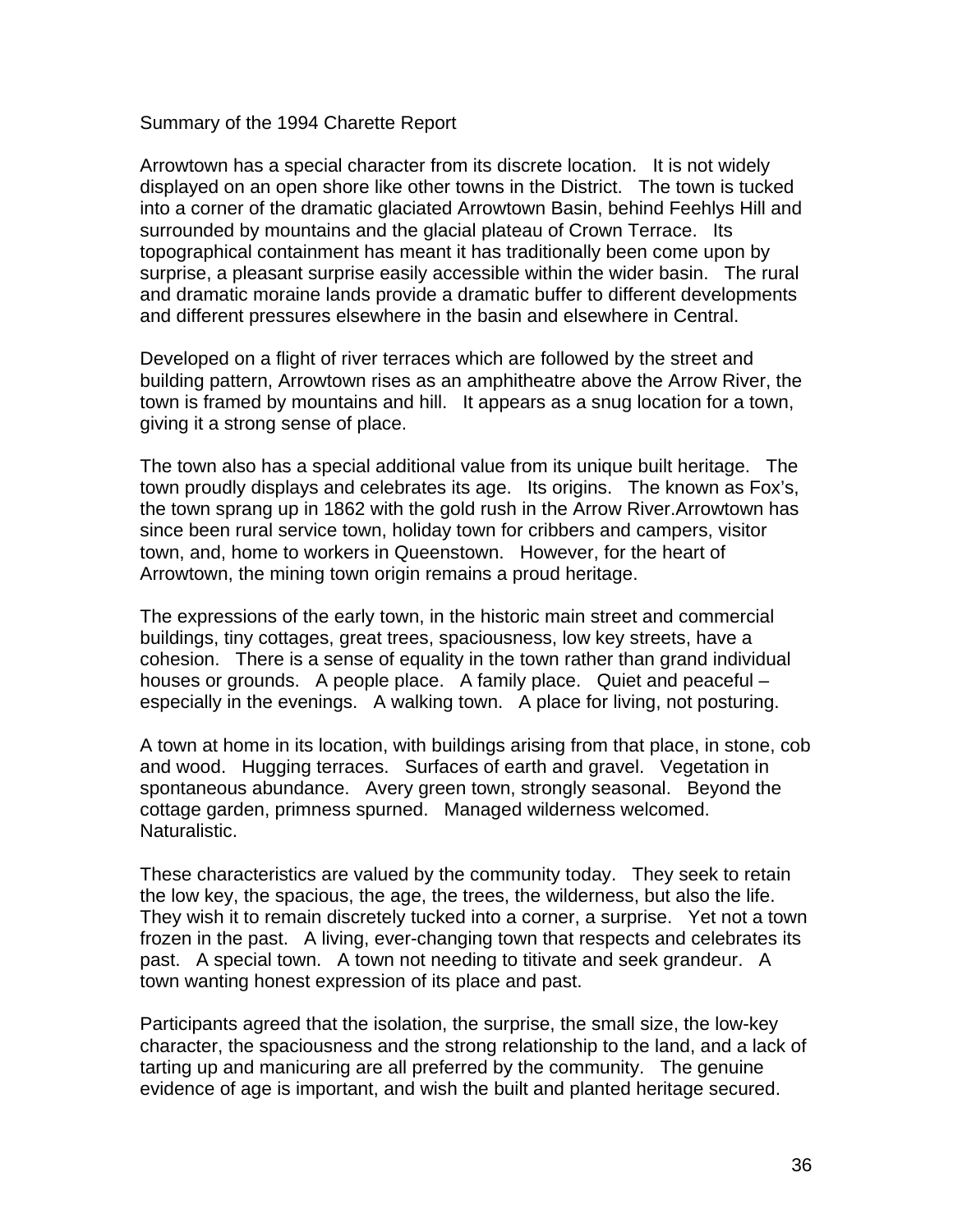There was a clear need to clarify what buildings are old and what are new, through a combination of appropriate restoration, adaption, repair and maintenance of original buildings and sympathetic design of new buildings which do not create a pastiche of the old.

They want Arrowtown to remain very different from Queenstown and Wanaka.

Dominance by more, faster and larger vehicles was of concern. Increased building density with larger buildings and small sections was also seen as having serious implications for the town's image.

The analysis of change and potential resulted in proposals for the town to be managed in terms of four distinct areas:

- 1. a central Heritage Protection Area (H.P.A.)
- 2. an adjoining Old Town Management Area (O.T.M.A.)
- 3. the markedly different New Development to the south; and,
- 4. the Town Belt, the environs of the town including the Arrow River and Bush Creek, and the enclosing hills and valleys that give Arrowtown its context.